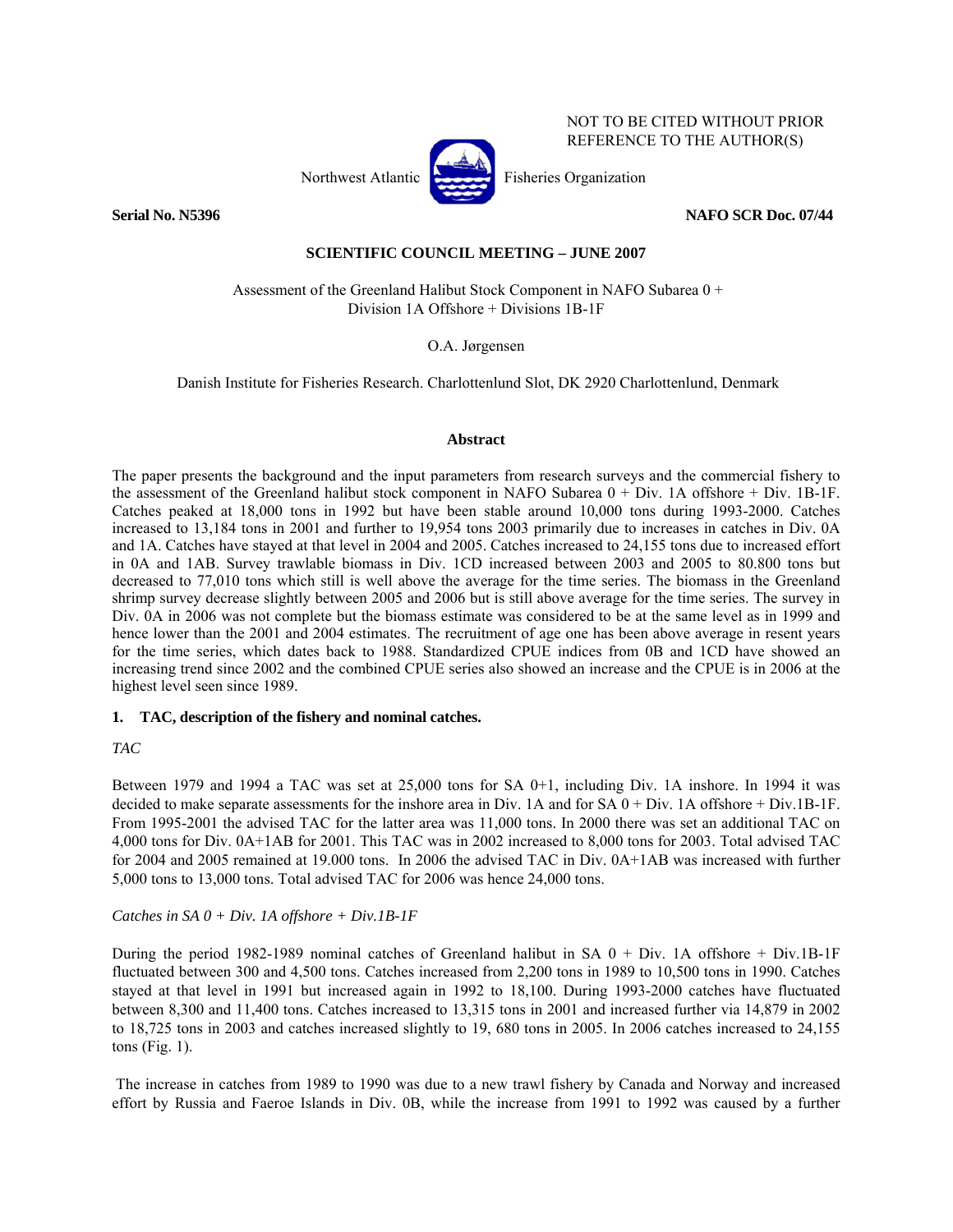increase in effort by Russia in Div. 0B and an increase in fishing activity in SA 1. The increase in catches between 2000 and 2003 and from 2005 to 2006 was primarily due to an in increase in effort in Div. 0A and Div. 1A. The distribution of catches between 0A+1AB and 0B-1C-F has been stable in recent years.

# *Catches in SA 0*

 In 1983 annual catches in SA 0 were about 4,500 tons. Catches then dropped to a level of 1,000 tons or lower, where they remained until they increased from 907 tons in 1989 to 9,498 tons in 1990. Catches decreased in 1991 to 8,606 tons, to increase again in 1992 to 12,358 tons. Catches then decreased gradually to 3,233 tons in 1995 and fluctuated between 4,000 and 5,400 tons between 1996 and 2000. Until 2000 almost all catches in SA 0 were taken in Div. 0B. In 2001 a commercial fishery started in Div. 0A. Catches in SA 0 increased to 7,662 tons in 2001 and further to 9,201 tons in 2003 and stayed at that level in 2004 and 2005. Catches increased to 12,168 in 2006 (Table 1).

The increase in catches seen since 2000 was mainly due to an increased effort in Div. 0A where catches increased from a level about 300 ton, where they have stayed since 1996, to 2,628 tons in 2001 and further to 4,142 tons in 2003. Catches stayed at that level in 2004 and 2005. In 2006 catches increased to 6,635 tons due to increased effort

The catches in Div. 0A in 2006 were taken by trawl (444 tons) and twin trawl (3,190 tons), while 3,001 tons was taken by gill net. The gill net catches increased about 2,000 tons compared to 2005. The long lines fishery in the area has apparently stopped. The fishery was prosecuted by Canadian vessels.

Catches in Div. 0B 2006 amounted to 5,533 which is at the level seen in recent years. The 2006 catch figure excludes 72 tons taken inshore in Cumberland Sound on longlines. Offshore, longliners took 193 tons and gillnetters 2,445 tons while single- and double trawlers took 2,895 tons All catches were taken by Canadian vessels.

# *Catches in SA1*

The catches in Subarea 1 (Div. offshore 1A Div. + 1B-1F) were below 1,600 tons during 1982-1990. In 1991 catches increased to 2,376 tons and were around 5,500 tons in the period 1992-1994, but decreased to 4,500- 5,000 in the period 1995-19999. Catches increased to 5,741 in 2000 further to 7,408 tons in 2002 and 9,524 tons in 2003 and stayed at level in 2004 and 2005. Catches increased to 11,987 in 2006 due to in creased effort by Greenland in Div. 1AB. almost all catches have been taken offshore (Table 2). The inshore catches in 2006 in Div. 1B-1F amounted to 444 tons.

Catches in Div. 1AB (mainly in Div. 1A) increased gradually from 575 tons in 2001 to 3,558 tons in 2003 and stayed at that level in 2004-2005. Catches increased again in 2006 to 6,220 tons. All catches were taken off shore by trawlers from Faeroe Islands, Russia (SCS 07/6), and Greenland (SCS 07/15).

Catches in Div 1CD have been stable around 5,600 tons in recent years and was 5,767 tons in 2006. Catches were taken by vessels from Greenland (SCS 07/15), Norway, EU/Germany (SCS 07/11), Russia (SCS 07/5) and Faeroe Islands. Almost all catches off shore were taken by trawl except about 20 tons taken by a longliner. 444 tons were taken inshore in Div. 1C-1F, mainly by gill net.

# **2. Input data**

# 2.1 Research trawl survey

# *Div. 1C-1D GHL-survey*

Since 1997 Greenland has conducted stratified random bottom trawl surveys in September-October for Greenland halibut in NAFO Div. 1C-D at depth between 400 and 1500 m. In 2006 in total 61 hauls were made (SCR 07/29). The biomass and abundance Greenland halibut in Div. 1C-D was estimated at 77,010 tons and 70.715\*10<sup>6</sup> compared to  $80,865.4$  tons and  $73.001*10^6$  individuals in 2005 (Fig. 2). The mean catch per km<sup>2</sup> swept decreased from 1.55 tons in 2005 to 1.47 tons in 2006. Both the biomass and the abundance was above average for the time series. The highest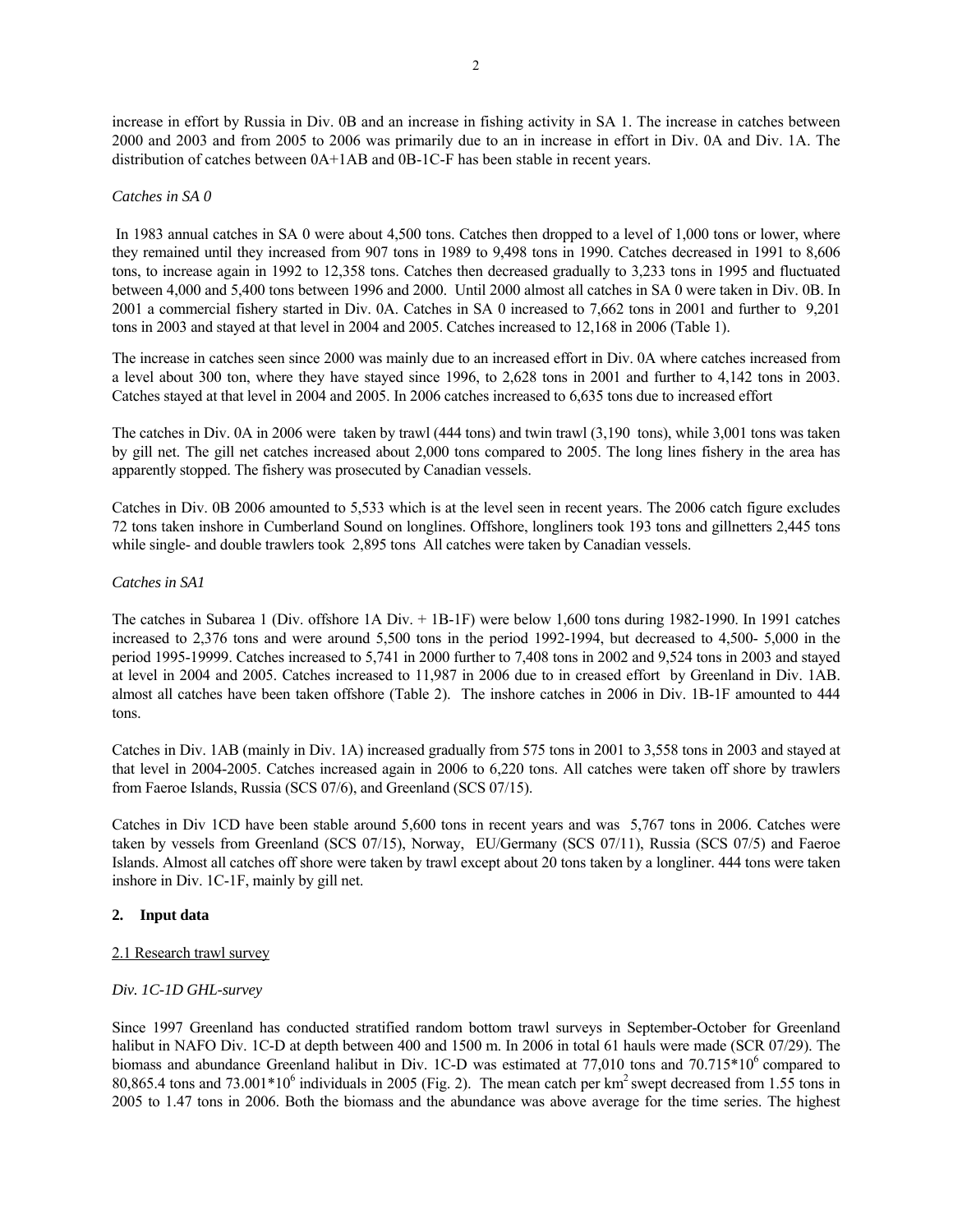densities were found at 1000-1200 m in Div. 1C and 1000-1500 m in Div. 1D. The overall length distribution in Div. 1C-D was dominated by a mode at 47-50 cm and the age distribution was dominated by a mode at age 6.

# *Canadian deep sea survey in Baffin Bay (Div. 0A)*

Canada has conducted surveys in the southern part of Div. 0A in 1999, 2001, 2004 and 2006. The biomass has increased gradually from 68,700 tons via 81,000 tons to 86, 200 tons in 2004. The biomass decreased to 52,271 t in 2006 (Fig. 2). However, the survey coverage was not complete and two of the four strata missed fell within the depths 1001-1500 m and accounted for 11,000 – 13,000 ton of biomass in previous surveys. Therefore, the current estimates are considered to be lower than the most recent surveys but comparable to the estimate from 1999. The mode in the catches was at 39 cm compared to 45 cm in 2004. The decrease in mode might reflect the poor coverage of great depth where fish generally are larger (SCR 07/41).

#### *Greenland shrimp-survey*

Since 1988 annual trawl surveys with a shrimp trawl have been conducted off West Greenland in July-September. The survey covers the area between 59°N and 72°30'N (Div. 1A-1F), from the 3-mile limit to the 600-m depth contour line. The survey area was restratificated in 2004 based on better information about depths and all biomass and abundance indices have been recalculated. The recalculation did not change the trends in the development of the different stocks.

Estimated total trawlable biomass of Greenland halibut in the offshore areas (- Disko Bay) has fluctuated between 9,258 and 31,100 tons during 1992 – 2005.

In 2006 the biomass was estimated as 24,526 tons which is a decrease from 2005 where the biomass was estimated as 27,217 tons but the 2006 estimate is still the third largest in the time series which dates back to 1991. The abundance was estimated at 334 mill. in 2006 compared to 308 mill in estimated in 2005 and the 2006 estimate is the third largest in the time series. The highest abundance was seen in Div. 1BN. As in recent years most of the abundance was comprised of one-year-old fish (SCR (07/28).

In the inshore Disko Bay the biomass was estimated at 16,538 tons compared to record high 28,229 tons estimated in 2004. The biomass estimates from last four years are by far the largest in the time series. The abundance was estimated at  $106 * 10^6$ , which is the lowest seen since 1999 There was a relatively higher proportion of two- and three-year-old fish in the catches compared to previous years.

The biomass in the nursery area (1AS and 1B) was estimated at 12,522 in 2006 compared to 16,036 tons in 2005. The abundance was estimated at 207 mill in 2006 compared to 177 mill. in 2005.

#### *Recruitment*

A recruitment index was provided from the Greenland shrimp trawl survey. By means of the Petersen-method ages 1, 2 and 3+ were separated in the survey catches.The number of one-year-old fish in the total survey area including Disko Bay increased gradually from 1996 to a peak of 500 million in 2001. The number of one-year old fish was in 2006 estimated to 303 which is a decrease compared to 343 mil. in 2005 but above the average for the times series (Fig. 3).

Further, a recruitment index was provided from the off shore nursery area in Div. 1AS-1B. Catches were standardized as catch in number per hour as described in Bech (1995). Data were plotted by year classes to visualize the relative year class strength and development in relative abundance (Fig. 4). In recent years the allocation of stations in the shrimp trawl survey has been changed in order to minimize the variance in the estimation of biomass and abundance of shrimp. To minimize the effect of that the CPUE index has been recalculated using stations > 300 m only. This generally increases the mean number per tow but not the trend in the index.

The recruitment index declined since the relatively large 1991 year-class, but the recruitment has been above the level in the 1980'ies. The recruitment increased again with the 1995-year class, which was the largest on record. The 1996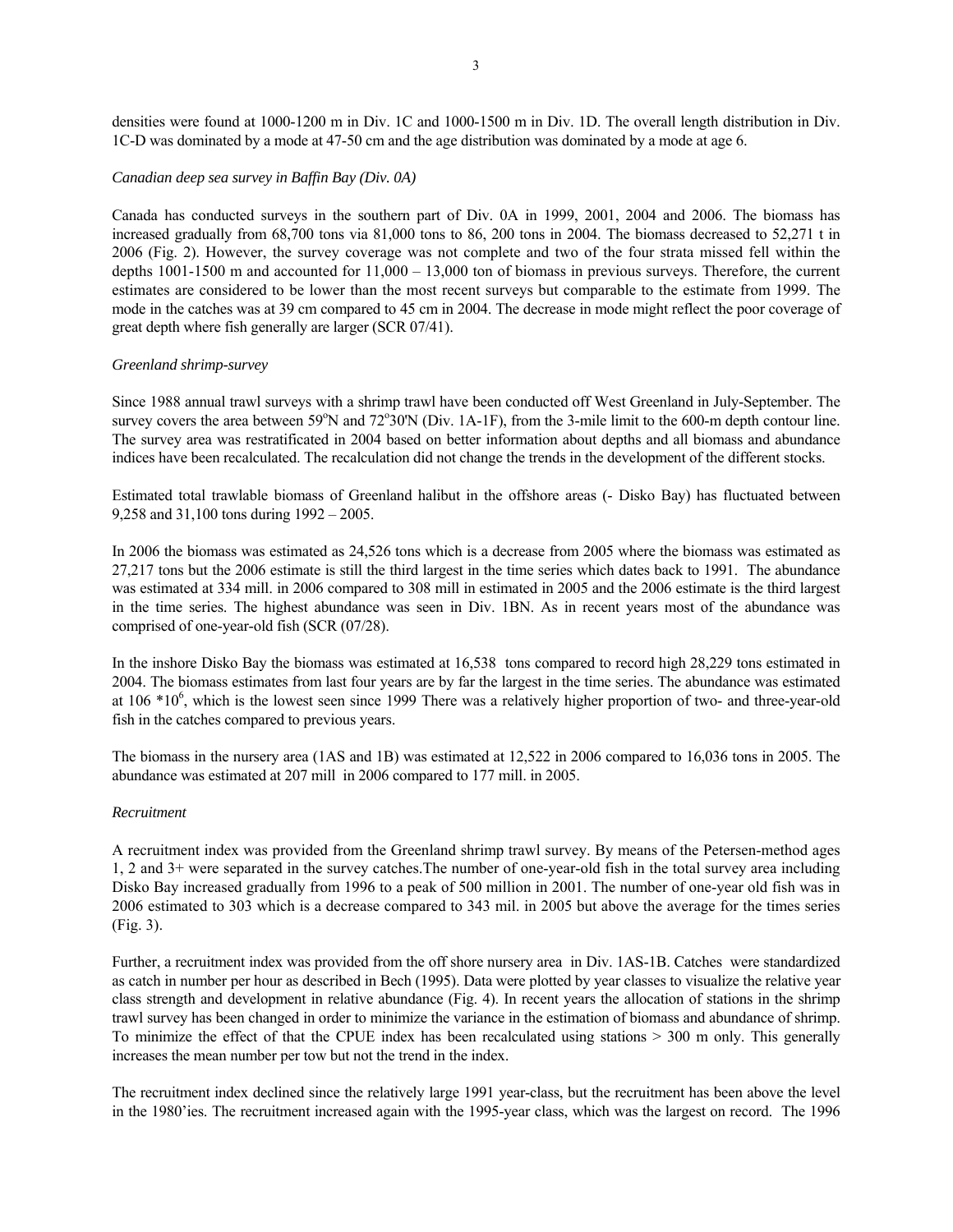year-class seemed to be small but the recruitment has increased gradually until the 2000 year-class. Since then the recruitment has been around average. The recruitment of the 2005 year-class was estimate as 729 age-one per hour, some what above the average for the time series. In Disko Bay the recruitment have been good in recent years although the recruitment has been decreasing in latest four years and the 2005 year class was the lowest observed in the last decade, but still above the level in the early 90'

Generally there is a steep decline between CPUE at age 1 and age 2 and 3+ which also was observed in the 2006 survey. And it has been noted, that the year-classes estimated to be a very strong year-class at age 1 not have shown up in the fishery or in the 1CD survey for Greenland halibut, that mainly catches ages 5-8, as a particularly strong yearclasses.

In order to get better information about age groups 2-5 (20-42 cm), and hence better information about the recruitment the fishery, 11 stations at depths between 669 and 958 m in Div. 1AB were fished during the 2006 survey. Fishing took place at night time. Catches are standardized to number at length per  $km<sup>2</sup>$  swept and converted to number at age using an age length key from the 1CD survey. In total 848 fish in the length range 12-98 cm were caught with a dominance of fish between 20 and 45 cm. This corresponds to the ages 3-5, the ages which generally speaking are missing in the shrimp survey and the survey for Greenland halibut in Div. 1CD.

It is the intention to cover the 11 stations annually in the future to investigate if it is possible to get better information of the recruitment to the fishery.

# *SSB/Recruitment*

The relation between the spawning stock in numbers (age 10+) in Div. 1CD estimated from the joint Japan/Greenland survey and the Greenland Greenland halibut survey and recruitment, given as the number of fish age 1 in the total survey area, estimated from the Greenland shrimp trawl survey, is shown in Fig. 5. The over all recruitment of the 2005 year-class was well above average. Note that there was no survey in 1996.

# 2.2 Commercial fishery data.

# *Length distribution*

*SA 0* 

Length distributions were available from the single trawl, twin trawl and gill net fishery in Div. 0AB.

In Div. 0A the length frequencies in the trawl fishery showed modes at 48-50 cm. Modes around 48-50 cm were also seen in the previous years. The catches in the gill net fishery was dominated by a mode at 62 cm (Fig. 6).

The length distribution in the trawl fishery in Div. 0B was dominated by a mode around 48 cm, for both types gears. It is a slight increase from 2005 (46 cm) and back at the level it has been at in previous years. The length distribution for gillnet showed a mode at 66 cm where it was at 64 cm in 2005.

# *SA1*

Length frequencies were available from Greenland and Russian trawl fishery in Div. 1AD (SCS 07/06) and from the Norwegian trawl and longline fishery in Div. 1D (SCR 07/30).

The catch composition in the Russian fishery in Div. A showed a mode at 42 cm (Fig. 7), while the mode was at 48-54 cm in the Greenland fishery (Fig. 8). The catches in Div. 1D by Russia, Norway and Greenland showed clear modes at 52, 50 and 49 cm, respectively (Fig. 7 and 9). The mode in catches has been within this range for several years. The catches in the small (20 tons) Norwegian longline fishery in Div. 1D was dominated by fish between 50 and 80 cm. (Fig. 9).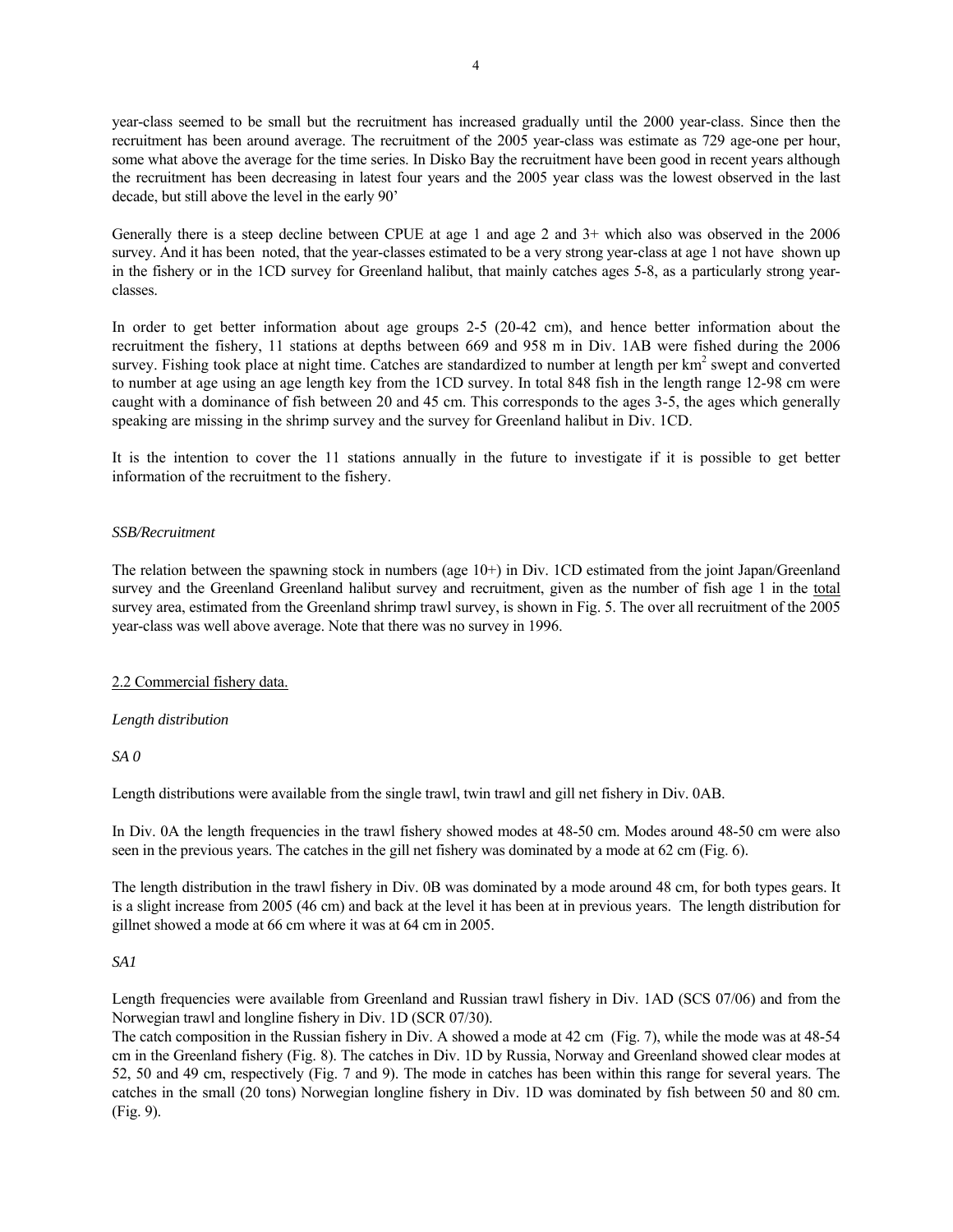# *Age distribution*

Catch at age was available from the Russian trawl fishery in Div. 1D. Ages 5 and 6 dominated in 2006, while the Russian catches in 2005 were dominated by the ages 6 and 7. This does not correspond to the fact that the mode in the fishery has moved from 48 cm in 2005 to 52 cm in 2006 (Fig. 10).

The Greenland and Norwegian trawl length frequencies in Div. was converted to age frequency using an age length key sampled during the Greenland deep sea survey in Div 1CD. The catches were dominated by fish age 6 to 8 (Fig. 10).

No catch-at-age information was available from SA 0, and the catch-at-age and mean-weight-at-age, in Table 3 and 4, respectively, has not been updated.

#### *Catch rate*

#### SA 0

Unstandardized catch rates were available from Div. 0A and standardized catch rates were available from Div. 0B.

The unstandardized trawl catch rates in Div. 0A generally increased between 2000 and 2004, decreased between 2004 and 2005 but increased again in 2006 for both single- and twin trawl (Fig. 11a).

# SA1

Unstandardized catch rates were available from the Greenland trawl fishery in Div. 1A and 1D (SCS 07/15), the Russian trawlfishery in Div. 1AD (SCR 07/65) and the EU-German fishery in Div. 1D (SCS 07/11). Further, catch rates were available from logbooks submitted to the Greenland authorities. Standardized catch rates were available from the trawl fishery in Div. 1CD

Unstandardized catch rates from Greenland twin trawlers in Div 1A were relatively stable between 2001 and 2004 around 1,0 ton/hr. Catch rates decreased slightly from record high 1.11 tons per hour in 2005 to 1,06 ton/hr in 2006. The Russian catch rates (Div 1.AB and small and large trawlers combined were stable between 2004 and 2005 (0,44 ton/hr) but decreased slightly to 0,37 tons/hr in 2006 (Fig.11b).

The unstandraized catch rates from the fishery in Div. 1CD increase slightly for small and large Greenland, Russian and EU-German trawlers, while the Norwegian trawlers showed a decrease between 2005 and 2006 (Fig.12).

#### *Standardized catch rates*

#### Div. 0B

The standardized CPUE series, based on logooks submitted to the Canadian authorities, from Newfoundland trawlers fishing in Div. 0B was updated with the 2006 data. The index decreased gradually from 1995 to 2002, but has been increasing since then and is now at the same level as in the early 1990'ies. (Appendix 1) Fig.13a).

# Div. 1CD

Standardized catch rate series, based on logbook data from the Greenland authorities, were available for the offshore trawl fishery in Div. 1CD for the period 1988-2006. The logbooks included represented 72.2% of the catches in Div.1 CD in 2006.

The standardized catch rates in Div. 1CD decreased gradually from 1989-1996 but has been stable since then with an increasing trend and the catch rates also increased slightly between 2005 and 2006 (Fig. 13b) (Appendix 2). Combined Div. 0B-1CD

The combined (Div. 0B+1CD) standardized CPUE series has been stable in the period 1990-2001, dropped somewhat in 2002 but has increased again since then, and is in 2006 at the highest level seen since 1989 (Appendix 3) (Fig. 13c).

Due to the frequency of fleet changes in the fishery in both SA0 and SA1 and change in fishing grounds in Div. 0A and 1A, both the unstandardized and the standardized indices of CPUE should, however, be interpreted with caution.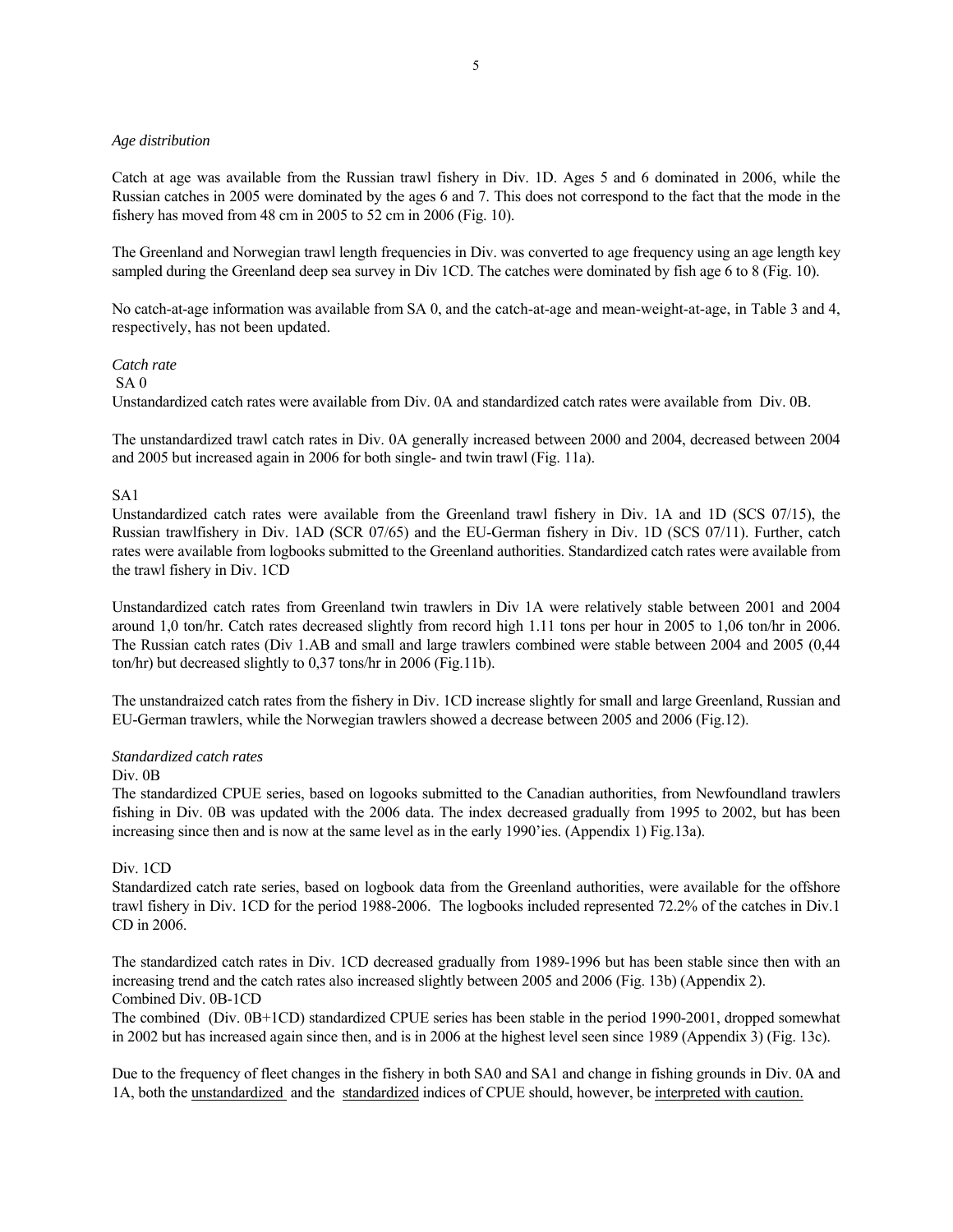#### 3. **Assessment**

#### 3.1 Yield per Recruit Analysis.

The level of total mortality has in 1994-1996 been estimated by means of catch-curves using data from the offshore longline fishery in Div. 1D. Z was estimated from regression on age 15-21. A relative F-at-age was derived from the catch curve analysis, where the trawl, longline and gillnet catches were weighed and scaled to the estimated stock composition. In all three years STACFIS considered that the estimation of Z was based on too limited samples and represented too small a part of the fishery and that the outcome of the catch curve analysis was too uncertain to be used in the yield per recruit analysis. Age frequencies were available from the longline fishery in Div. 1D 2006 fishery, but the catches only represented  $\leq 1$  % of the total catches in the assessment area, hence no catch-curve analysis were made.

# 3.2 XSA.

# *Extended Survivors Analysis*

An XSA has been run unsuccessful several times during the 1990'ies, using a survey series covering 1987-1995 as tuning. STAFIS considered the XSA's unsuitable for an analytic assessment due to high log-catchability residuals and S.E.'s and systematic shift in the residuals by year. Further, a retrospective plot of  $F_{bar}$  showed poor convergence. In 1999 the XSA analyses was rerun including the latest two years surveys (1997-1998, new vessel and gear) but the outcome of the analysis did not improve.

An XSA analysis was run using the stock data for SA  $0+1$ , calibrated with trawl survey data (age 5-15) from the Greenland Deep sea surveys (1997-2001) in Div. 1CD. The assessment results are considered to be provisional due to problems with the catch-at-age data and the short time series, the assessment is, however, considered to reflect the dynamics in the stock. The rate of exploitation has been relative stable in recent years between 0.2-0.3 ( $F_{bar}$ 7-13). The input parameters to the analysis and the outcome of the analysis is given in (SCR 02/68)

The XSA was run again in 2003 year with the 2002 survey and catch data and updated catch data from 2001 (very small changes). The assessment results are considered to be provisional due to problems with the catch-at-age data and the short time series. The assessment is, however, considered to some extend to reflect the dynamics in the stock. The rate of exploitation has been relative stable in recent years between 0.2-0.3 ( $F_{bar}$ 7-13). The summary of the XSA is given in SCR (03/54).

The XSA was not run this year as no catch-at-age data were available for 2003-2006.

# 3.3 Spawning stock/recruitment relations.

A spawning stock/recruitment plot based on the available observations from the joint Japan/Greenland survey and the Greenland survey is shown in Fig.4. No further analysis of spawning stock recruitment relationships have been made due to few observations distributed on two different surveys, poor estimate of spawning stock biomass (survey trawl only take a very small proportion of the mature fish, poor estimates of ages of old fish, the survey covers only a restricted part of the area covered by the assessment, and knife edge maturity ogive was applied). Further, the age of the recruits is relatively poor estimated (the Petersen method).

# 3.4 ASPIC

ASPIC was run in 1999 with standardized CPUE data and a biomass index as inputs. Three CPUE series were available, one series covering Div. 0B during the period 1990-1998, one covering Div. 1CD during the period 1987- 1998 and a series combining the two data sets. The biomass index was from 1CD and covered the period 1987-1995 and 1997-1998. Several runs showed that the combined CPUE series from Div. 0B+1CD fitted the total catch data best in terms of  $r^2$  and "total objective function". Runs with biomass alone gave relatively bad fits in terms of "total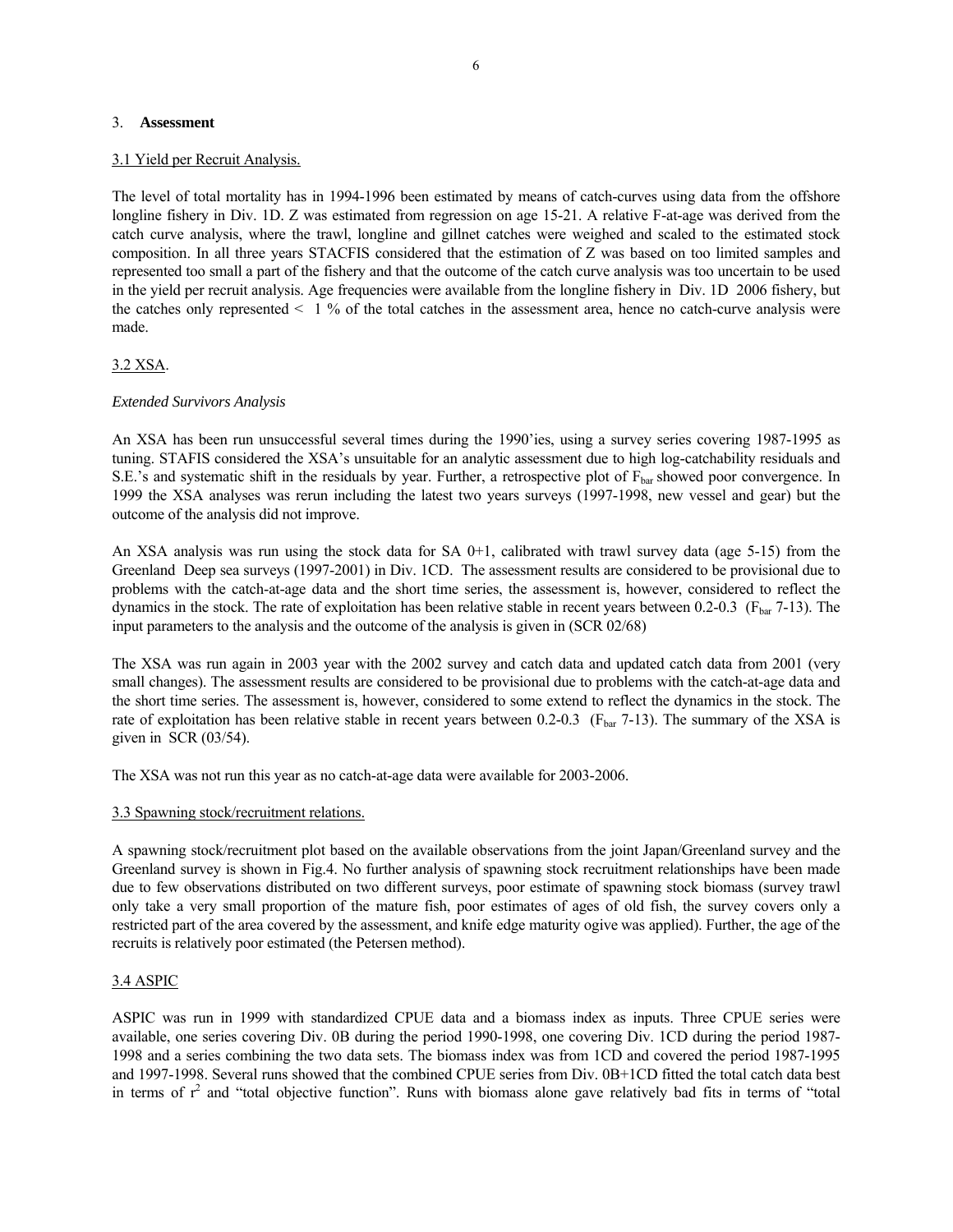objective function" and  $r^2$  and the modeled population trajectory declining drastically over the period. Runs with the CPUE series from 0B gave unrealistic high  $B_{\text{msy}}$  and negative  $r^2$ . The run with the combined CPUE series showed, however, that sensitivity analysis should be run, because "the B1-ratio constraint term contributed to loss". Several runs with different realistic values for the constraint did not solve the problem. Further, the coverage index and nearness index was equal in all runs. Several runs with different constraints on r and MSY were tried but it did not changes the outcome of the analysis. Removing the three first years from the input data gave negative  $r^2$ . To get measures of variance the run with the combined CPUE series was bootstrapped (500 resamplings).

The results showed that estimated fishing mortalities 1987-1998 have been less than the (bias-reduced) estimate of  $F_{\text{msy}}$ (0.22) except for one year (1992). A number of essential parameters are quite imprecisely estimated  $(r, q, F_{msy})$ , and it is considered that the estimates of MSY and  $F_{\text{msv}}$  were not precise enough to be used.

The input parameters from 2000-2006 (catches, survey biomass index, and CPUE index) have only varied little compared to 1999. However an ASPIC was run in 2007, but the outcome of the analysis did not change significantly from the analysis in 1999.

# 4. **Prognosis**

Since catches peaked with 18,000 tons in 1992 they have been stable at around 10,000 tons until 2000. Since then catches have gradually increased to 19,954 tons in 2003 and they have stayed at that level during 2004-2005. The TAC was increased with 5,000 tons in 2006 and catches increased to 24,155 and the TAC has hence been taken. The increase in catches have been due to increased effort in Div. 0A and Div. 1A .

The biomass in Div. 1CD increased between 2003 and 2005, but decreased slightly in 2006 but is still well above the average for the period 1997 – 2005.

The biomass in Div. 0A in 2006 decreased compared to 2004, but the coverage was incomplete.

The biomass in the Greenland shrimp survey was above average both in the off shore area and overall for the period 1992-2005.

The recruitment of age one in the entire survey area has been above average the last four years, and an recruitment index for the off shore nursery areas showed that the 2005 year class was a little above average.

Length compositions in the commercial catches have been stable in recent years.

Unstandardized catch rates in 0A increased slightly between 2005 and 2006.

Standardized catch rates in Div. OB decreased between 1995 and 2002, but has been increasing since then and is in 2006 at the level of the early 90'ies. In Div 1CD standardized catch rates has been increasing slightly since 1996. The combined catch rate for Div. 1CD+0B has showed very little variation during the period 1988-2006, but with an increasing trend in recent years.

# 5. **Biological reference points**

Yield per recruit analysis or other age-based methods are not available, for estimating biological reference points. Biomass indices and CPUE series are relative short and show little variability and are not useful for estimating reference points.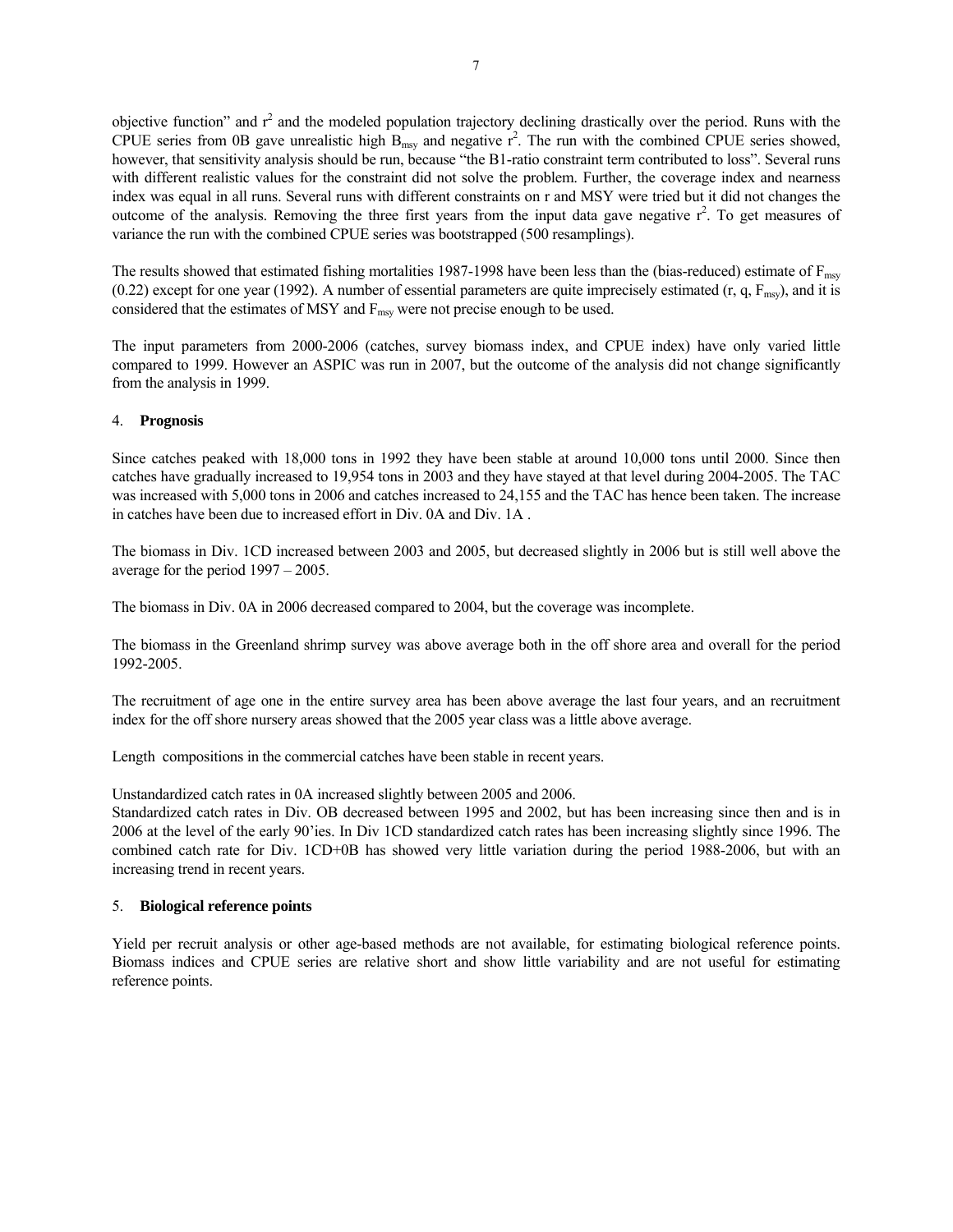#### 6. **References**

Bech, G. 1995. Recruitment of Greenland halibut at West Greenland. NAFO SCR Doc. 95/19.

Gundersen A. C., and Å. S. Høines. 2007. Landings and length distribution of Greenland halibut from the Norwegian fishery in West Greenland waters during 2006. NAFO SCR Doc. 07/30.

Jørgensen O.A. 2007. Survey for Greenland Halibut in NAFO Divisions 1C-1D, 2006. NAFO SCR Doc. 07/29.

- Ratz H.-.J., C. Stransky, M. Stein and H. Fock. 2007. German research report for 2006. SCS Doc. 07/11.
- Siegstad, H. 2007. Denmark/Greenland Research Report for 2006. SCS Doc. 07/15.
- Sünksen, K. and O.A. Jørgensen. 2007. Biomass and Abundance of Demersal Fish Stocks off West Greenland Estimated from the Greenland shrimp survey, 1988-2006. NAFO SCR Doc. 07/28.

Treble M. A.. 2007. Analysis of Data from the 2006 Trawl Surveys in NAFO Division 0A. NAFO SCR Doc. 07/41.

Vaskov A.A., K. Gorchinsky, S.F. Lisovsky, M.V. Pochtar, I.K Sigaev and V.A. Rikhter. 2007. Russian Research Report for 2006. NAFO SCS Doc. 07/6.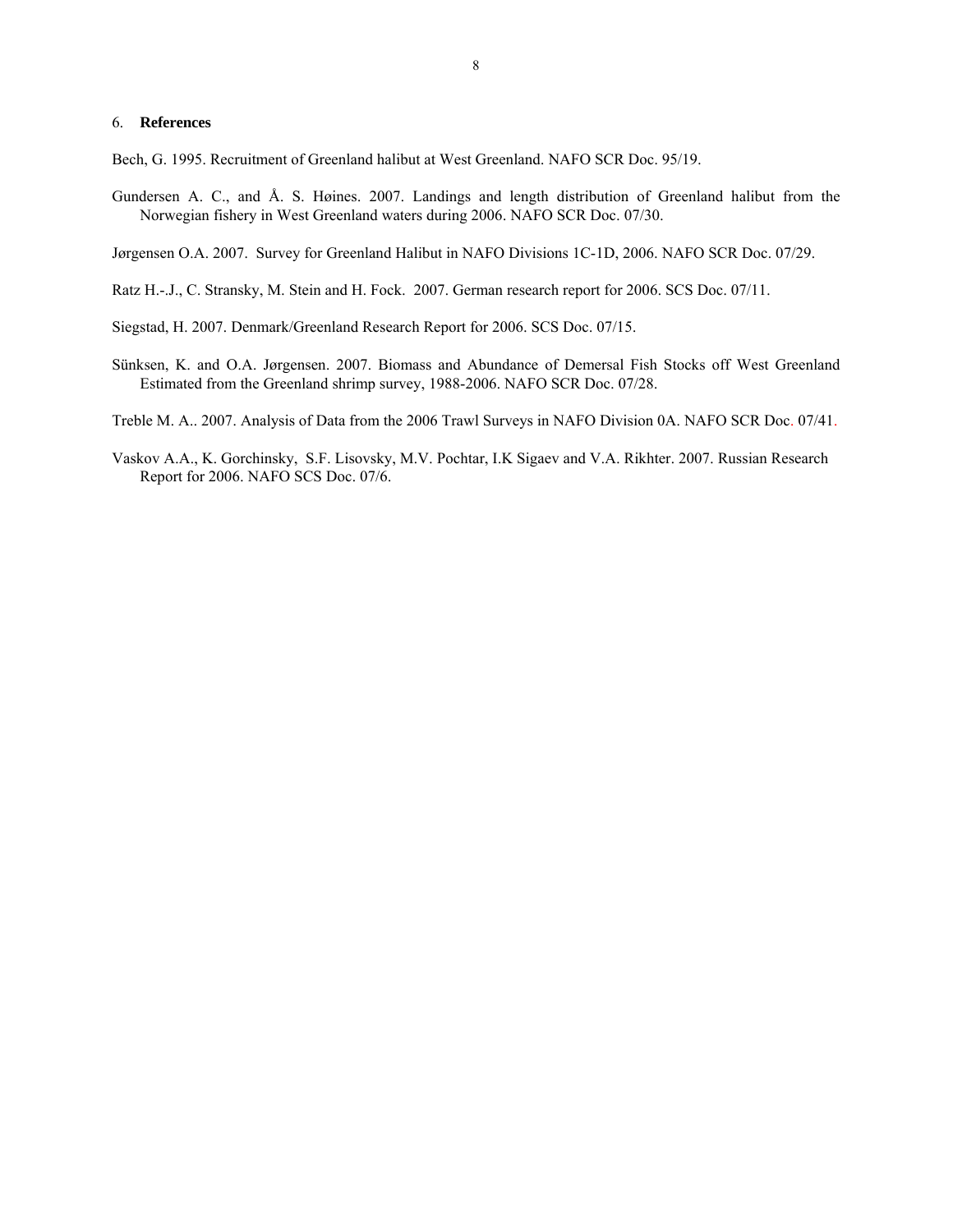|            | Year |                |     |                            |      |            |                |      |      |      |      |      |      |                 |              |                 |                 |      |      |       |
|------------|------|----------------|-----|----------------------------|------|------------|----------------|------|------|------|------|------|------|-----------------|--------------|-----------------|-----------------|------|------|-------|
| Count.     | 87   | 88             | 89  | 90                         | 91   | 92         | 93             | 94   | 95   | 96   | 97   | 98   | 99   | 00 <sup>e</sup> | $01^{\circ}$ | 02 <sup>d</sup> | 03 <sup>f</sup> | 04   | 05   | 06    |
| 0A         |      |                |     |                            |      |            |                |      |      |      |      |      |      |                 |              |                 |                 |      |      |       |
| CAN        |      |                |     |                            |      |            |                |      |      |      |      |      |      |                 | 2183         | 3561            | 4142            | 3751 | 4182 | 6635  |
| POL        |      |                |     |                            |      |            |                |      |      |      |      |      |      |                 | 445          |                 |                 |      |      |       |
| 0B         |      |                |     |                            |      |            |                |      |      |      |      |      |      |                 |              |                 |                 |      |      |       |
| CAN        |      | $\overline{2}$ |     | 589                        |      | 256 2194   | 883            |      | 1941 | 2354 | 3871 | 3924 | 4784 | 5438            | 5034         | 3910            | 5059            | 5771 | 5780 | 5533  |
| <b>EST</b> |      |                |     |                            |      |            | 631            |      |      |      |      |      |      |                 |              |                 |                 |      |      |       |
| <b>FRO</b> | 388  | 963            | 596 | 2252                       | 2401 | 463        | 1038           |      |      | 839  | 452  |      |      |                 |              |                 |                 |      |      |       |
| JAP        |      |                |     | 113                        | 232  | 337        | 252            | 600  | 1031 | 500  |      |      |      |                 |              |                 |                 |      |      |       |
| LAV        |      |                |     |                            |      |            | 83             |      |      |      |      |      |      |                 |              |                 |                 |      |      |       |
| $\rm{NOR}$ |      |                |     | 282 5016 <sup>b</sup> 3959 |      |            | 373            |      |      |      |      |      |      |                 |              |                 |                 |      |      |       |
| <b>RUS</b> |      | 59             | 29  | 1528                       | 1758 | 9364       | $4229^{\rm a}$ | 3674 | 261  | 915  |      |      |      |                 |              |                 |                 |      |      |       |
| <b>TOT</b> | 388  | 1024           | 907 | 9498                       |      | 8606 12358 | 7489           | 4274 | 3233 | 4608 | 4323 | 3924 |      | 4784 5438       | 7662         | 7471            | 9201            | 9522 | 9962 | 12168 |

Table 1. Greenland halibut catches (metric tons) by year and country for Subarea 0 (Split on Div. 0A and 0B) from 1987 to 2005. Minor (300 ton or less) catches from Div. 0A are included in some of the 0B catches prior to 2001.

<sup>a</sup> The Russian catch is reported as area unknown, but has previously been reported from 0B

<sup>b</sup> Double reported as 10031 tons

c Excluding 445 tons double reported, and 2 tons reported by error

<sup>d</sup> Excluding 782 tons reported by error

<sup>e</sup> STACFIS estimate

f excluding 2 tons reported by error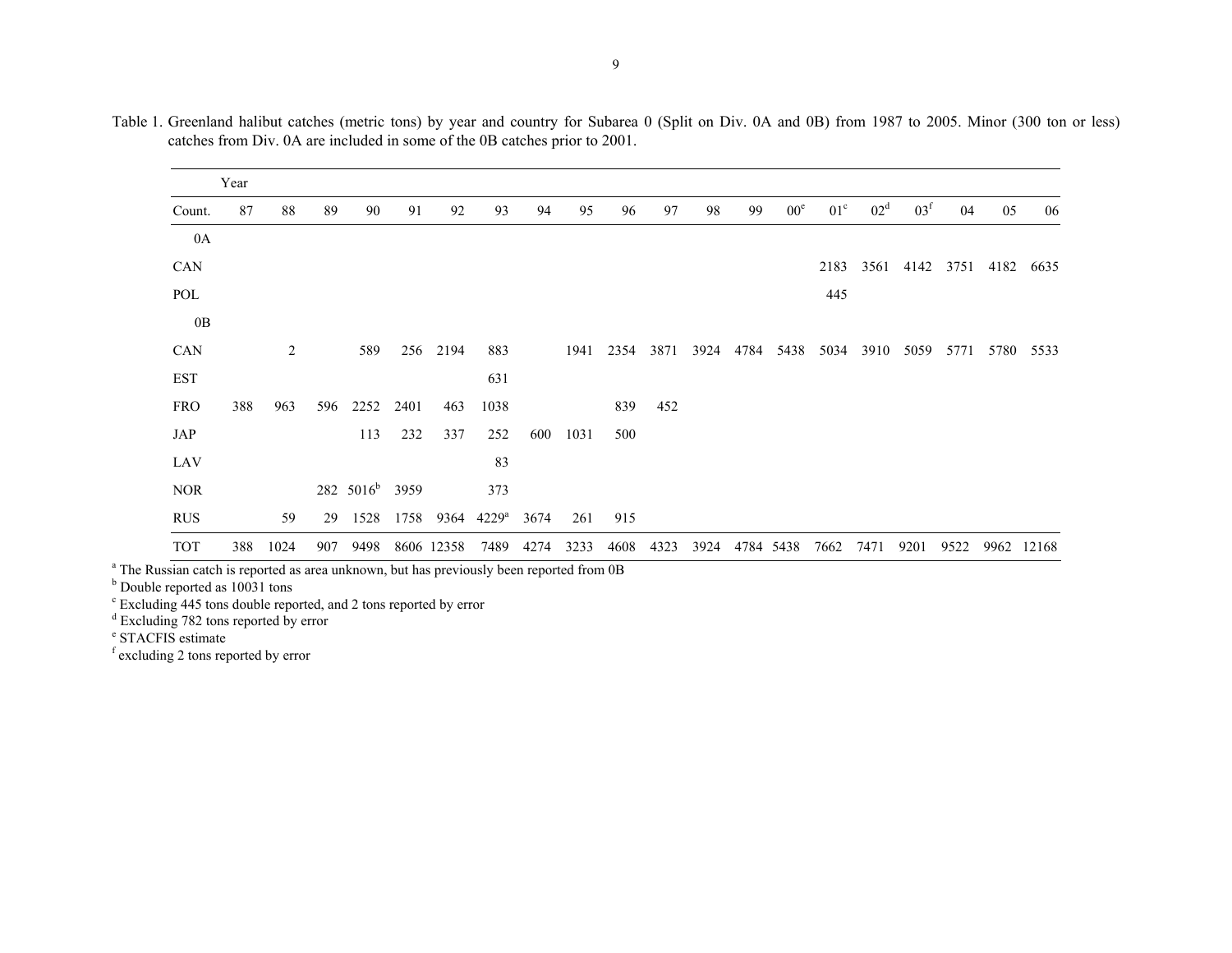| Coun.      | 87  | 88        | 89   | 90   | 91   | 92        | 93   | 94   | 95   | 96        | 97  | 98   | 99 <sup>a</sup> | 00                                                             | 01               | 02   | 03 <sup>g</sup> | 04                      | 05                                                                                     | 06                                                           |
|------------|-----|-----------|------|------|------|-----------|------|------|------|-----------|-----|------|-----------------|----------------------------------------------------------------|------------------|------|-----------------|-------------------------|----------------------------------------------------------------------------------------|--------------------------------------------------------------|
| 1AB        |     |           |      |      |      |           |      |      |      |           |     |      |                 |                                                                |                  |      |                 |                         |                                                                                        |                                                              |
| <b>GRL</b> |     |           |      |      |      |           |      |      |      |           |     |      |                 |                                                                |                  |      |                 |                         |                                                                                        | 340° 1619° 3558° 3500° 3363 <sup>bc</sup> 5530 <sup>bc</sup> |
| <b>RUS</b> |     |           |      |      |      |           |      |      |      |           |     |      |                 |                                                                | 85               | 279  | 259             | 241                     | 549                                                                                    | 565                                                          |
| <b>FRO</b> |     |           |      |      |      |           |      |      |      |           |     |      |                 | 96                                                             | 150              | 150  | $146^{\rm b}$   | 153                     | 125                                                                                    | $125^{\rm b}$                                                |
| <b>NOR</b> |     |           |      |      |      |           |      |      |      |           |     |      |                 | 15                                                             |                  |      |                 |                         |                                                                                        |                                                              |
| EU         |     |           |      |      |      |           |      |      |      |           |     |      |                 |                                                                |                  |      |                 | $73^e$ 141 <sup>e</sup> |                                                                                        |                                                              |
| 1CD        |     |           |      |      |      |           |      |      |      |           |     |      |                 |                                                                |                  |      |                 |                         |                                                                                        |                                                              |
| <b>GRL</b> |     |           |      |      | 965  | 227       | 213  | 885  |      |           |     |      |                 | 1405 1880 2312 2295 2549 2657 <sup>b</sup> 2012 2284 2059 2102 |                  |      |                 |                         | 2380 <sup>b</sup>                                                                      | $2430^{b}$                                                   |
| <b>FRO</b> |     |           |      | 54   | 123  | 151       | 128  | 780  |      |           | 127 | 242  | 116             | 147                                                            | 150              | 150  | 135             | 150                     | 149                                                                                    | 150 <sup>b</sup>                                             |
| <b>JPN</b> | 907 | 1581 1300 |      | 988  | 677  | 2902 1198 |      | 820  | 337  |           |     |      |                 |                                                                |                  |      |                 |                         |                                                                                        |                                                              |
| <b>NOR</b> |     |           |      |      |      |           |      |      |      |           |     |      |                 |                                                                |                  |      |                 |                         | 611 2432 2344 3119 2472 1785 1893 1338 1360 1590 1550 1734 1423 1364 1456 <sup>6</sup> | $1421^{\rm b}$                                               |
| <b>RUS</b> |     |           |      |      |      |           | 5    |      | 296  | 254       |     | 543  | 552             | 792                                                            | 829              |      |                 | 654 1328 1214           | 1147                                                                                   | 1222                                                         |
| EU         |     |           |      |      |      |           | 46   | 266  | 527  | 455       | 446 | 350  | 330             | 444 <sup>b</sup>                                               | 537 <sup>b</sup> |      | 536 $543^d$     | $665$ <sup>f</sup>      | 549                                                                                    | 544                                                          |
| Total      | 907 | 1581      | 1300 | 1042 | 2376 | 5712      | 3934 | 5870 | 5037 | 4374 4778 |     | 4769 | 4907            | 5741                                                           | 5653             | 7408 | 9524            | 9530                    | 9718                                                                                   | 11987                                                        |

Table 2. Greenland halibut catches (metric tons) by year and country for Subarea 1 (Split on Div. 1AB and Div. 1CD) from 1987 to 2005. The Greenland catches are excl. inshore catches in Div. 1A. Offshore catches in Div. 1A prior to 2001 are negligible.

<sup>a</sup> Excluding 7603 tons reported by error

<sup>b</sup> Reported to the Greenland authorities

c Offshore catches

 $d$  Including 2 tons taken in an experimental fishery

e Spanish research fishery

f Includes 131 tons taken in Spanish research fishery

<sup>g</sup> Excludes 1366 tons reported from Div. 1A by error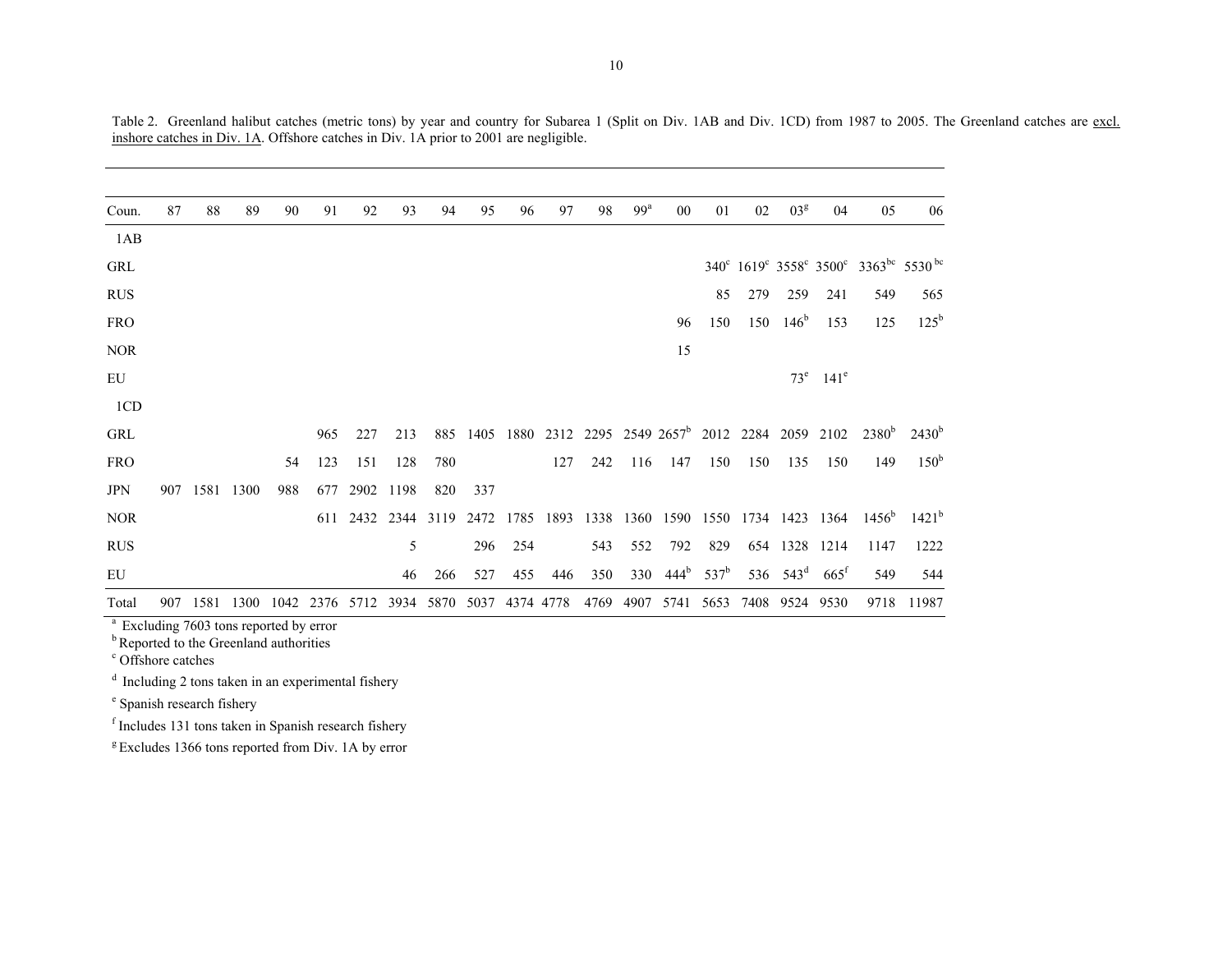| <b>YEAR</b>    | 1987           | 1988           | 1989         | 1990           | 1991         | 1992         | 1993           | 1994           | 1995 | 1996 | 1997             | 1998         | 199<br>9              | 2000         | 2001  | 2002  |
|----------------|----------------|----------------|--------------|----------------|--------------|--------------|----------------|----------------|------|------|------------------|--------------|-----------------------|--------------|-------|-------|
| AGE            |                |                |              |                |              |              |                |                |      |      |                  |              |                       |              |       |       |
| 5              | $\overline{c}$ | 1              | 1            | $\overline{4}$ | 20           | 53           | 241            | 254            | 152  | 151  | 41               | 71           | 262<br>109            | 415          | 69    | 570   |
| 6              | 31             | 29             | 36           | 87             | 318          | 678          | 651            | 862            | 522  | 530  | 311              | 372          | $\overline{2}$<br>175 | 1106         | 978   | 1975  |
| $\overline{7}$ | 182            | 190            | 244          | 592            | 1742         | 2967         | 2422           | 2472           | 1628 | 1818 | 1556             | 677          | 9<br>117              | 1677         | 3212  | 4252  |
| 8              | 296            | 354            | 409          | 1711           | 2679         | 4311         | 2356           | 1692           | 940  | 1575 | 2110             | 1187         | 4                     | 1144         | 1802  | 1791  |
| 9              | 193            | 245            | 212          | 1356           | 1418         | 2604         | 1048           | 954            | 558  | 660  | 1042             | 900          | 672                   | 772          | 1154  | 617   |
| 10             | 77             | 115            | 75           | 711            | 533          | 951          | 590            | 294            | 259  | 306  | 438              | 572          | 375                   | 501          | 776   | 476   |
| 11             | 40             | 80             | 47           | 359            | 221          | 398          | 224            | 183            | 228  | 160  | 232              | 422          | 234                   | 443          | 503   | 347   |
| 12             | 18             | 61             | 48           | 195            | 144          | 231          | 130            | 159            | 188  | 127  | 118              | 205          | 184                   | 291          | 273   | 149   |
| 13             | 10             | 58             | 44           | 189            | 108          | 158          | 72             | 125            | 104  | 64   | 96               | 153          | 172                   | 178          | 101   | 209   |
| 14             | 9              | 46             | 42           | 115            | 60           | 85           | 59             | 58             | 80   | 57   | 21               | 98           | 95                    | 68           | 50    | 75    |
| 15             | 6              | 35             | 26           | 67             | 36           | 45           | 37             | 55             | 85   | 39   | 13               | 19           | 61                    | 75           | 21    | 168   |
| 16             | 3              | 15             | 12           | 17             | 6            | 23           | 26             | 34             | 41   | 36   | 12               | 4            | 37                    | 17           | 10    | 74    |
| 17             | $\overline{4}$ | $\overline{4}$ |              | 3              | $\mathbf{2}$ | $\mathbf{1}$ | 4              | 10             | 18   | 13   | $\boldsymbol{0}$ | $\mathbf{0}$ | 18                    | 4            | 5     | 23    |
| $+gp$          | $\overline{2}$ | 1              | $\mathbf{0}$ | $\mathbf{0}$   | $\bf{0}$     | $\mathbf{0}$ | $\overline{2}$ | $\overline{7}$ | 10   | 22   | $\mathbf{0}$     | $\Omega$     | $\overline{7}$        | 6            | 3     | 49    |
|                |                |                |              |                |              |              |                |                |      |      |                  |              | 616                   |              |       |       |
| TOT.NUM        | 873            | 1234           | 1197         | 5406           | 7287         | 12505        | 7862           | 7159           | 4813 | 5558 | 5994             | 4688         | 6<br>969              | 6717<br>1068 | 8957  | 10917 |
| <b>TONS</b>    | 1295           | 2605           | 2207         | 10540          | 10982        | 18070        | 11423          | 10144          | 8270 | 8982 | 9101             | 8693         |                       | 9            | 13184 | 15136 |

Table 3. Catch-at-age in numbers. Not updated for 2003 - 2006.

Table 4. Catch weights at age (kg) Not updated for 2003-2006.

| ı   |       | 1987 | 1988  | 1989 | 1990  | 1991 | 1992  | 1993  | 1994  | 1995  | 1996  | 1997 | 1998  | 1999  | 2000 | 2001  | 2002  |
|-----|-------|------|-------|------|-------|------|-------|-------|-------|-------|-------|------|-------|-------|------|-------|-------|
| AGE |       |      |       |      |       |      |       |       |       |       |       |      |       |       |      |       |       |
|     | 5     | 0.29 | 0.29  | 0.29 | 0.33  | 0.34 | 0.33  | 0.58  | 0.43  | 0.49  | 0.52  | 0.36 | 0.50  | 0.54  | 0.53 | 0.48  | 0.48  |
|     | 6     | 0.51 | 0.51  | 0.51 | 0.54  | 0.54 | 0.56  | 0.72  | 0.62  | 0.66  | 0.69  | 0.55 | 0.74  | 0.70  | 0.72 | 0.67  | 0.70  |
|     | 7     | 0.74 | 0.74  | 0.74 | 0.79  | 0.79 | 0.80  | 0.96  | 0.91  | 0.94  | 0.94  | 0.86 | 1.00  | 0.98  | 1.00 | 0.91  | 0.96  |
|     | 8     | 1.08 | 1.08  | 1.08 | 1.10  | 1.12 | 1.13  | 1.26  | 1.26  | 1.34  | 1.38  | 1.27 | 1.24  | 1.28  | 1.29 | 1.30  | 1.30  |
|     | 9     | 1.41 | 1.42  | 1.42 | 1.52  | 1.57 | 1.59  | 1.80  | 1.72  | 1.81  | 1.91  | 1.83 | 1.54  | 1.66  | 1.71 | 1.76  | 1.85  |
|     | 10    | 1.97 | 2.05  | 2.00 | 2.11  | 2.27 | 2.28  | 1.43  | 2.19  | 2.37  | 2.48  | 2.38 | 2.22  | 2.25  | 2.26 | 2.29  | 2.20  |
|     | 11    | 2.58 | 2.80  | 2.68 | 2.94  | 3.22 | 3.02  | 3.25  | 2.73  | 2.89  | 3.18  | 3.01 | 3.08  | 2.74  | 2.84 | 2.91  | 2.82  |
|     | 12    | 3.52 | 3.88  | 3.73 | 3.90  | 4.24 | 4.02  | 4.10  | 3.43  | 3.62  | 4.04  | 3.84 | 3.84  | 3.68  | 3.59 | 3.51  | 3.32  |
|     | 13    | 4.64 | 5.01  | 4.87 | 4.96  | 5.50 | 5.33  | 5.26  | 4.48  | 4.44  | 5.05  | 4.93 | 4.74  | 4.73  | 4.23 | 4.31  | 3.93  |
|     | 14    | 5.79 | 6.16  | 6.20 | 6.26  | 6.82 | 6.76  | 6.17  | 5.75  | 5.61  | 5.95  | 5.69 | 6.04  | 5.58  | 5.19 | 5.60  | 5.20  |
|     | 15    | 6.61 | 7.44  | 7.65 | 7.96  | 8.33 | 7.76  | 7.42  | 6.58  | 6.65  | 7.34  | 6.79 | 6.60  | 6.68  | 5.85 | 6.09  | 5.38  |
|     | 16    | 7.99 | 8.88  | 9.36 | 9.90  | 9.89 | 8.58  | 8.04  | 7.36  | 7.77  | 8.64  | 8.00 | 13.45 | 7.75  | 7.32 | 7.08  | 7.02  |
|     | 17    | 9.56 | 9.86  | 9.56 | 11.86 | 9.56 | 11.95 | 9.24  | 9.42  | 10.19 | 9.18  |      |       | 9.08  | 5.60 | 8.94  | 8.61  |
|     | $+gp$ |      | 11.33 |      |       |      |       | 10.25 | 11.15 | 11.00 | 11.10 |      |       | 11.10 | 9.00 | 11.22 | 10.97 |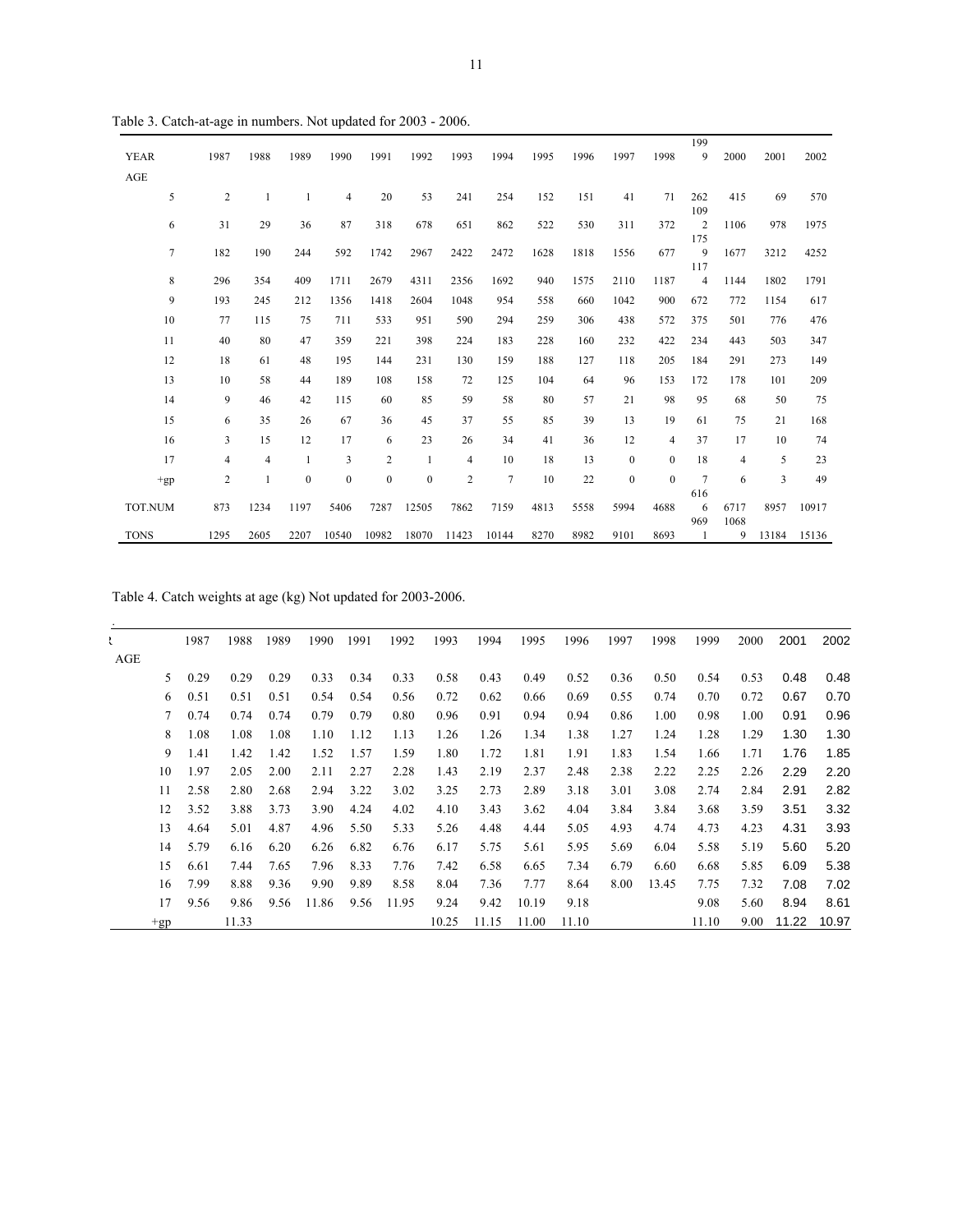

Fig. 1. Catches in SA0 and Div. 1A offshore + Div. 1B-1F and recommended TAC. For TAC before 1995 see text.



Fig. 2. Biomass estimates from various surveys in SA 0 and 1. Note that the survey in Div. 0A in 2006 had incomplete coverage (see text).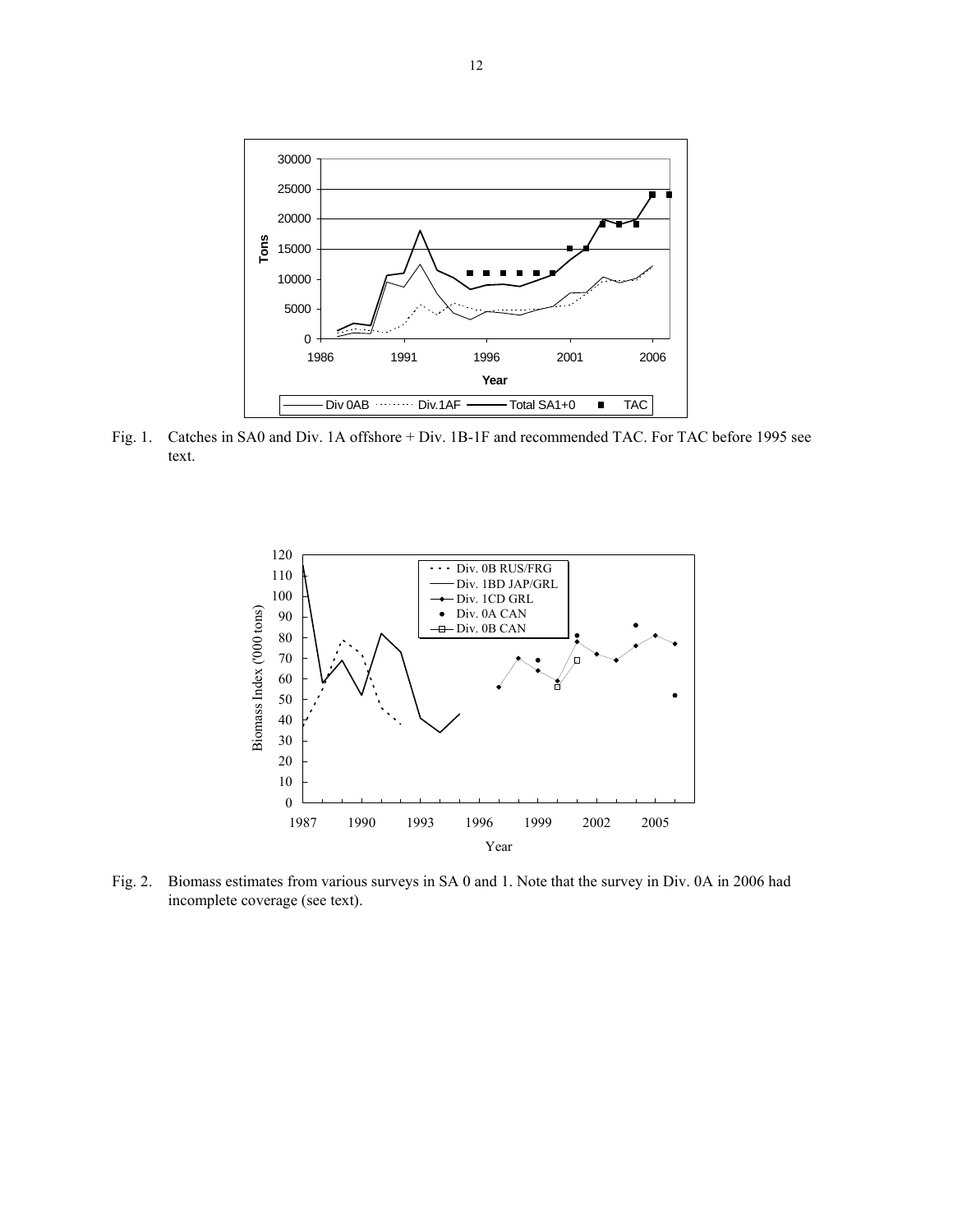

Fig.3. Abundance of age one Greenland halibut in the entire area covered by the Greenland shrimp survey including inshore Disko Bay and Div. 1AN (North of 70○ N)



Fig. 4. Year-class strength of Greenland halibut of ages 1-3+ in number per hour trawled in the offshore nursery area (Div 1AS-1B, depths > 300 m).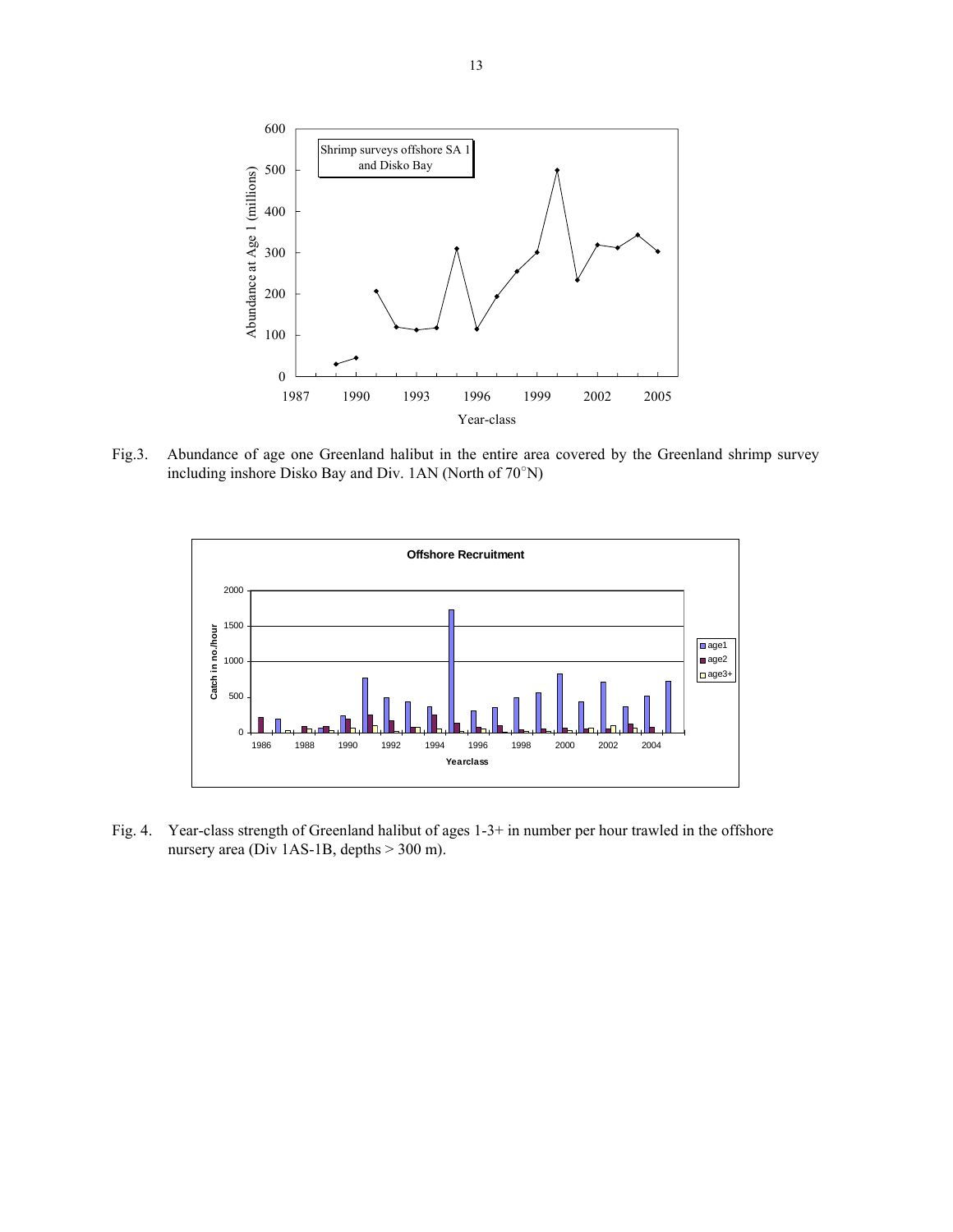

Fig. 5. Spawning stock in numbers (ages 10-18 in Div.1CD from the joint Japan/Greenland survey and the Greenland survey (1997-2001) plotted vs. number of fish age 1 the following year estimated from the Greenland shrimp trawl survey including the Disko Bay. Figures denotes year class. Note there was no deep sea survey in 1996.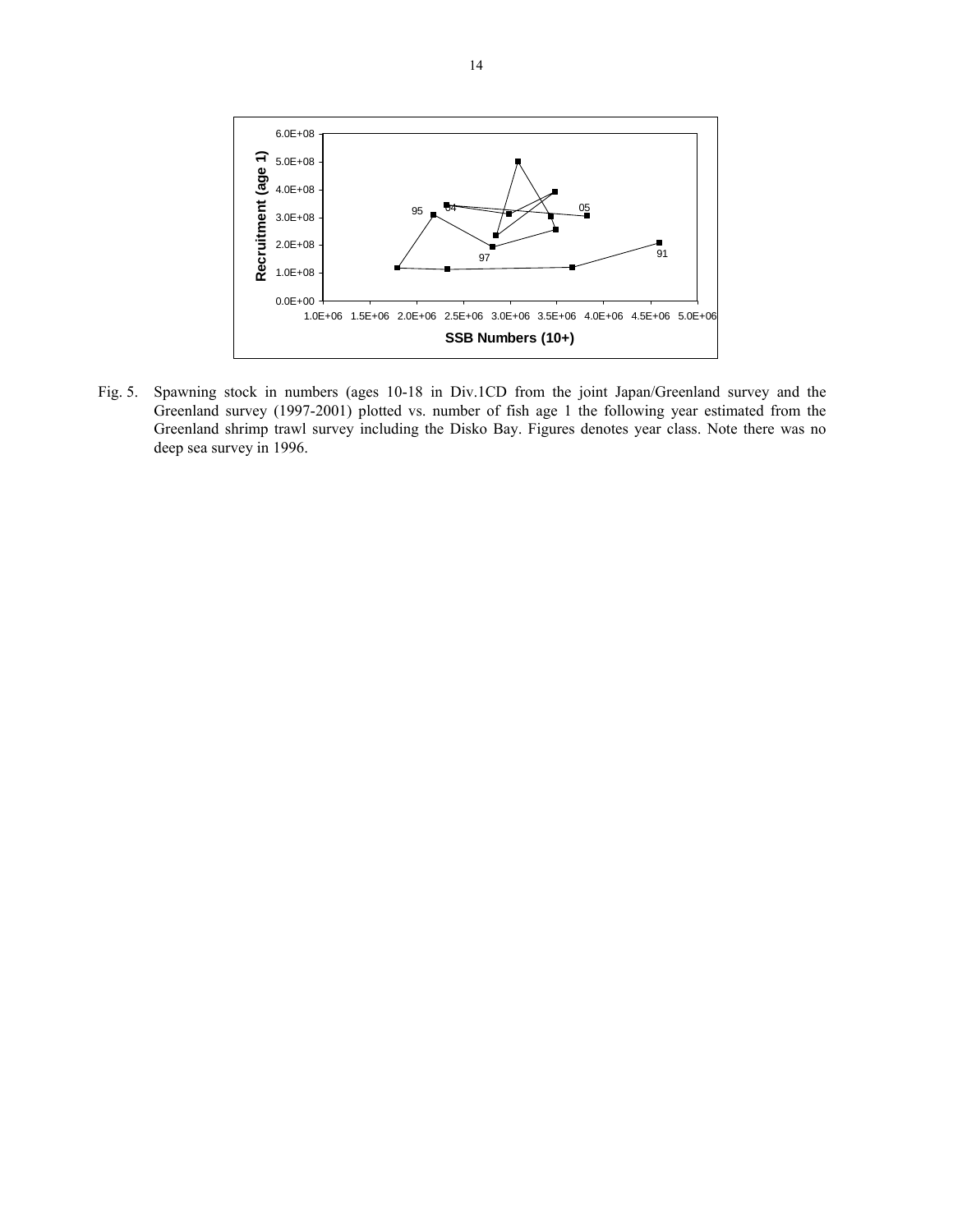



Fig.6. Length distribution from the fishery in Div 0AB in 2006 in per mill ., 2 cm groups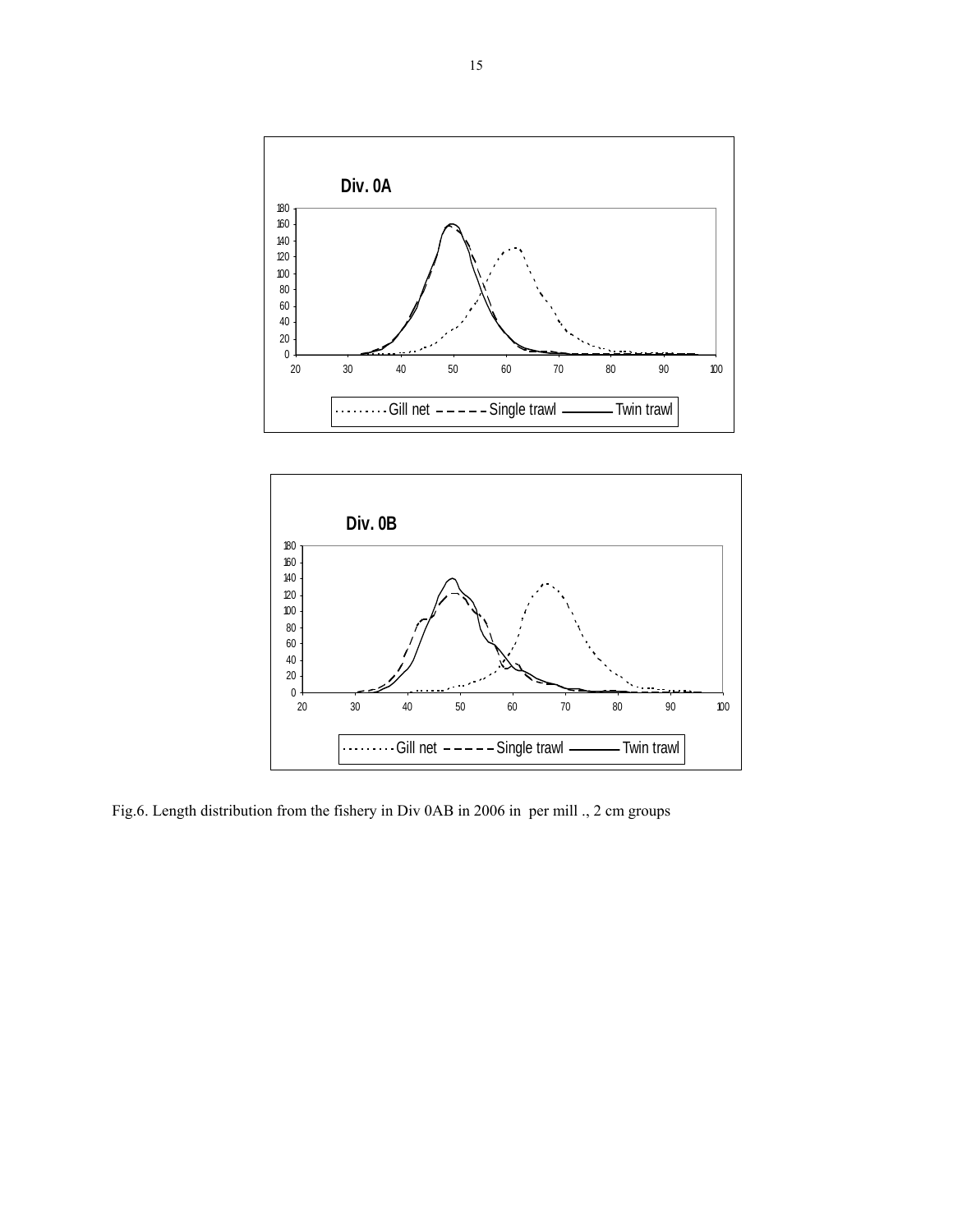

Fig. 7. Length distribution in the Russian trawl fishery in Div. 1A and 1D in 2006 in percent, 2 cm groups.



Fig. 8. Length distribution in the Greenland trawl fishery in Div. 1A in 2006 in percent, 1 cm groups.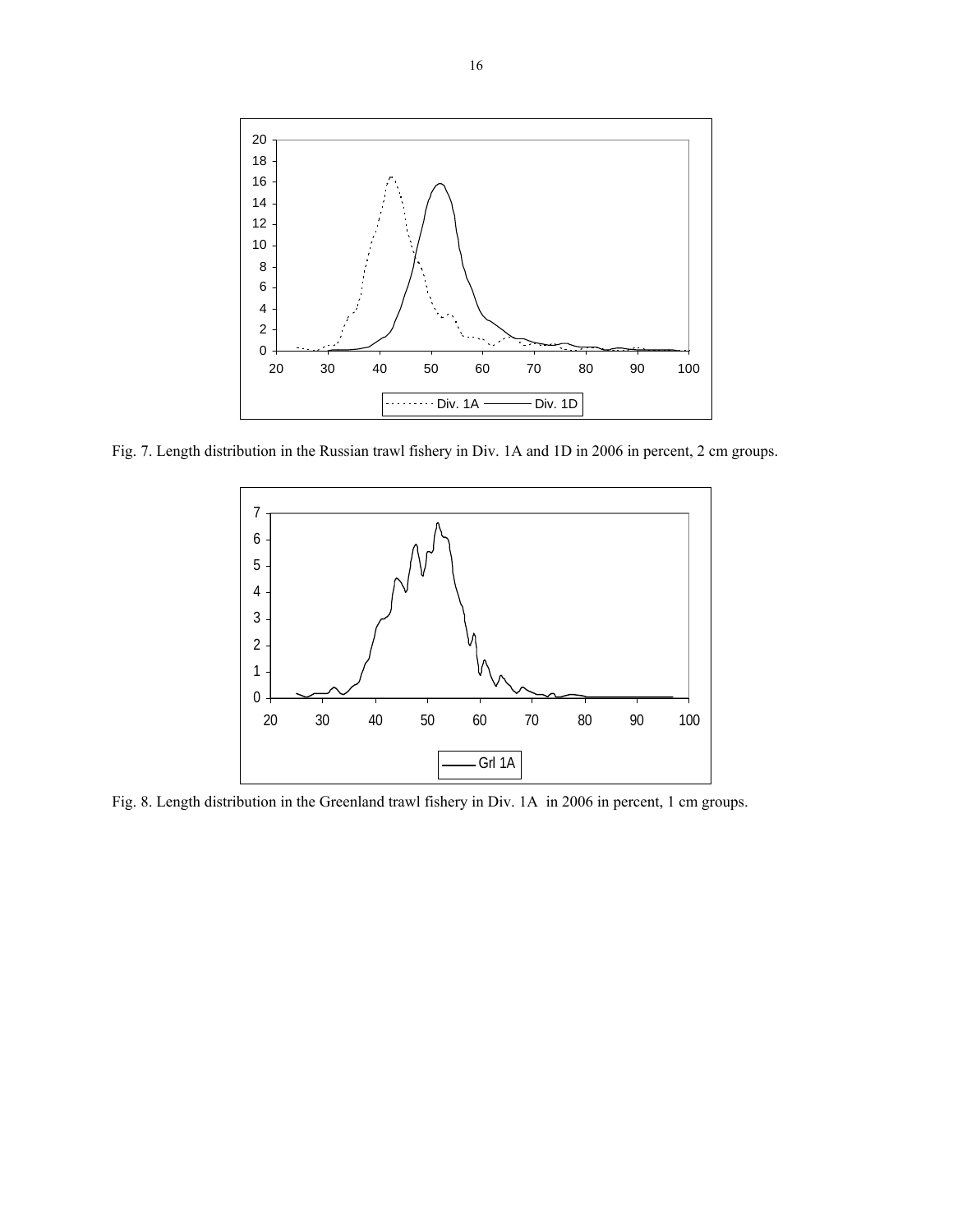

Fig. 9. Length distribution in the Greenland trawl - and Norwegian trawl - and long line fishery in Div. 1D in 2006 in percent, 1 cm groups.



Fig. 10. Age distribution in the Greenland, Russian and Norwegian trawl fishery in Div. 1D in 2006 in percent.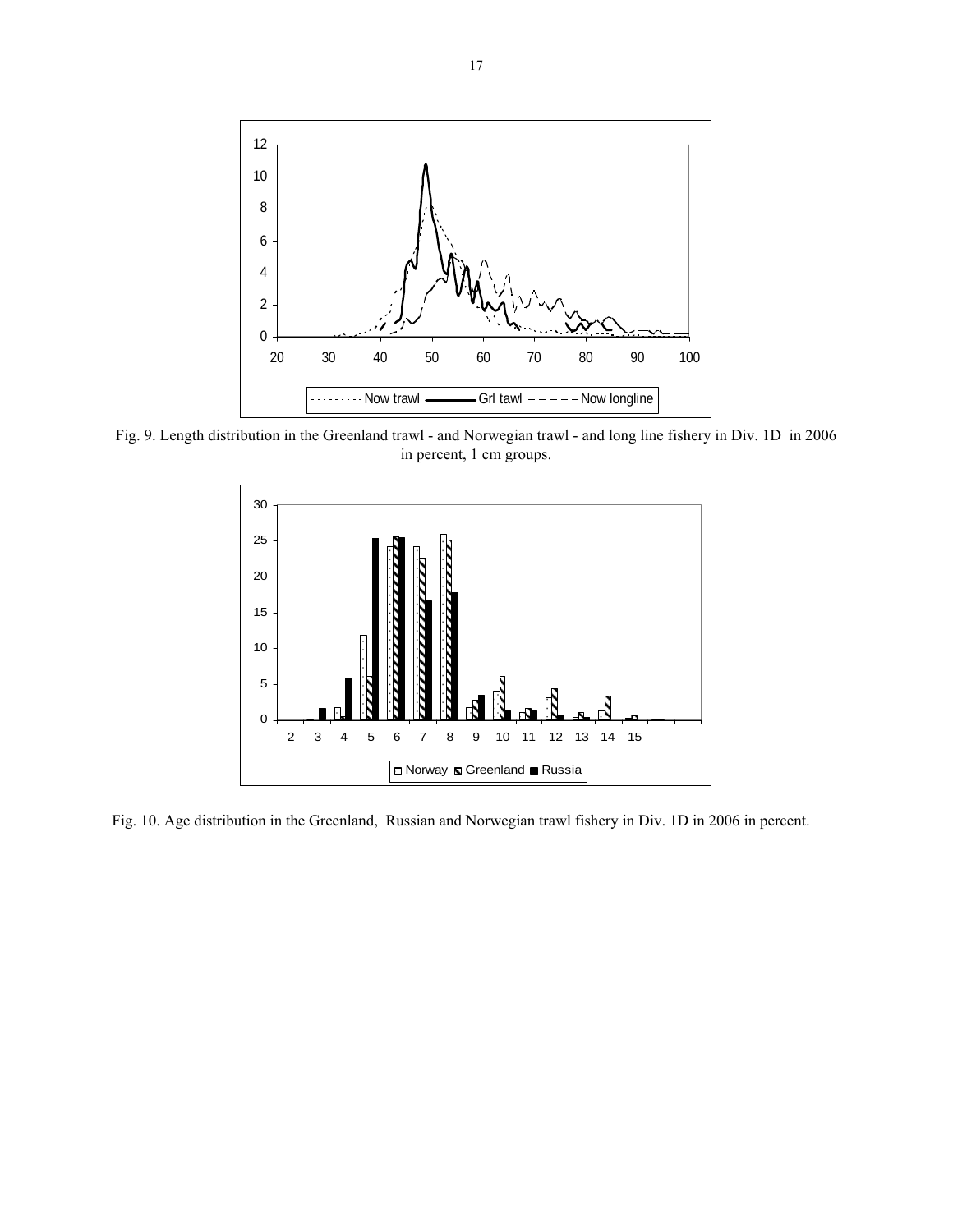

Fig. 11a. Unstandardized CPUE from the trawl fishery in Div. 0B



Fig. 11b. Unstandardized trawl CPUE series from Div. 1AB.



Fig. 12. Unstandardized catch rates from different fleets fishing in Div. 1CD.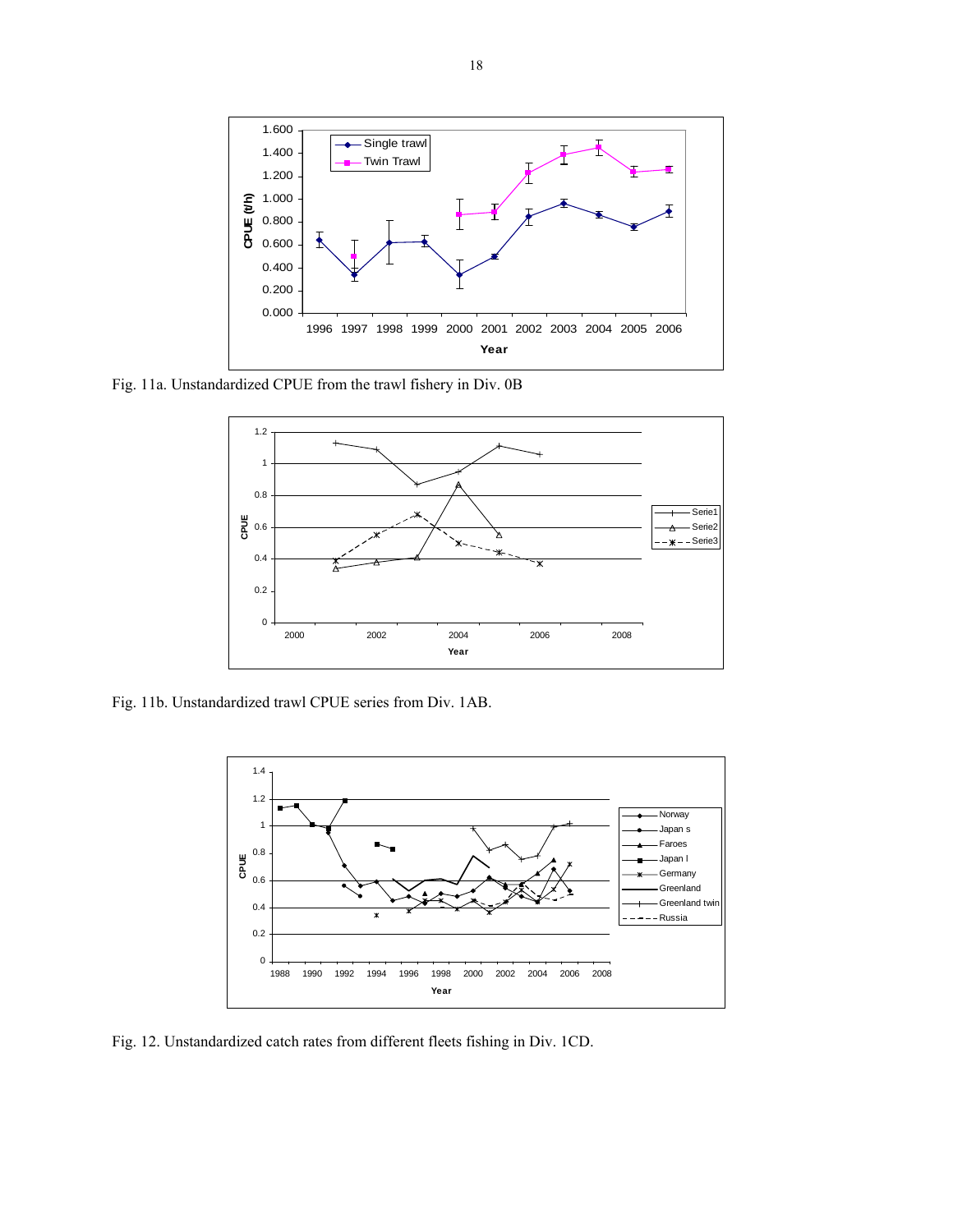

Fig 13a. Standardized CPUE series from trawlers in Div. 0B with +/- S.E.



Fig. 13b. Standardized trawl CPUE index from trawlers in Div. 1CD with +/- S.E.



Fig. 13c. Combined standardized trawl CPUE index from trawlers in Div. 0B +1CD with +/- S.E.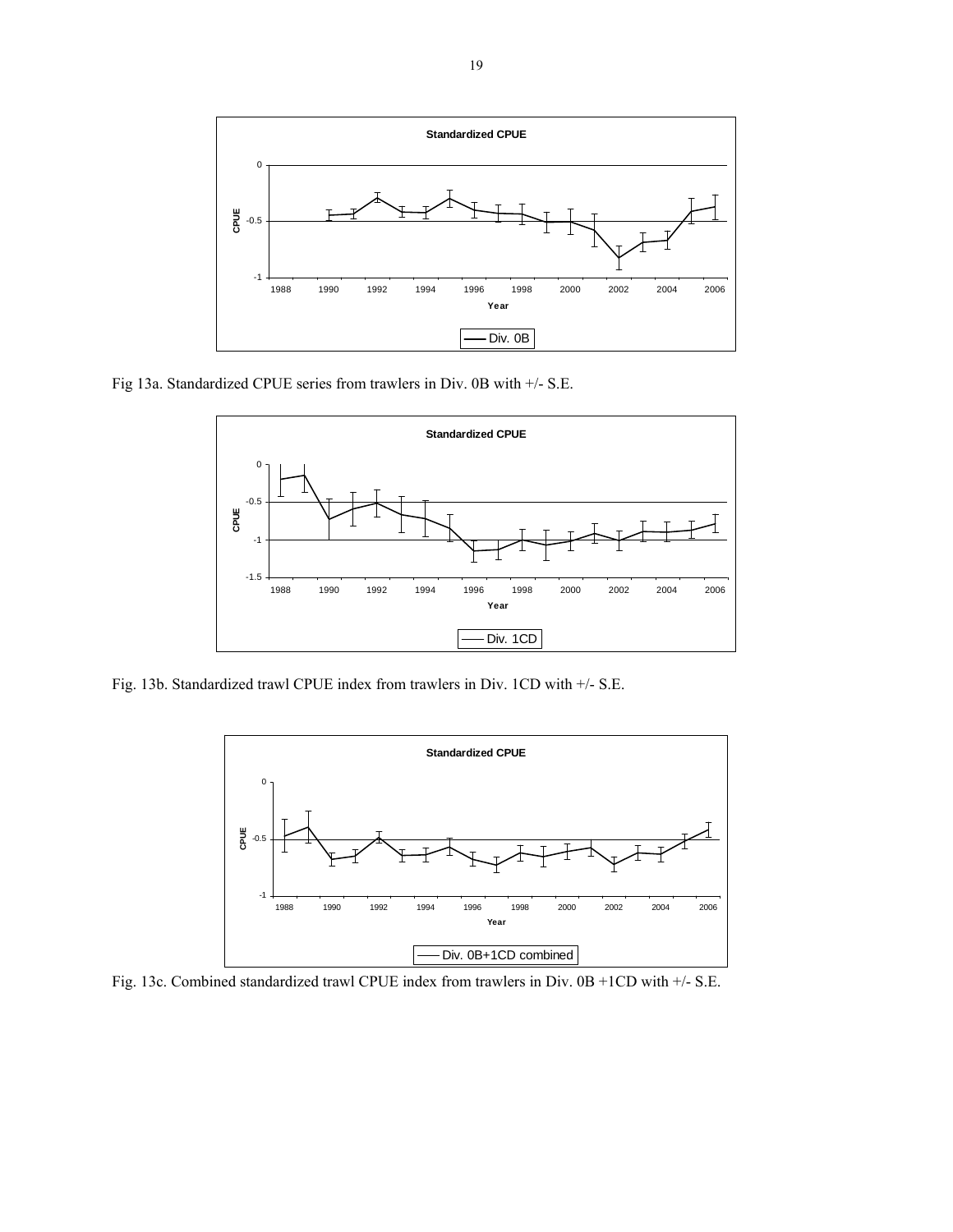|                          |              | Greenland halibut, OB trawlers                                                          |                           |                   |                          |             |                     | 22<br>16:45 Sunday, June 10, 2007 |
|--------------------------|--------------|-----------------------------------------------------------------------------------------|---------------------------|-------------------|--------------------------|-------------|---------------------|-----------------------------------|
|                          |              |                                                                                         | The GLM Procedure         |                   |                          |             |                     |                                   |
|                          |              |                                                                                         | Class Level Information   |                   |                          |             |                     |                                   |
| Class                    | Levels       | Values                                                                                  |                           |                   |                          |             |                     |                                   |
| YR                       | 17           | 1990 1991 1992 1993 1994 1995 1996 1997 1998 1999 2000<br>2001 2002 2003 2004 2005 2006 |                           |                   |                          |             |                     |                                   |
| md                       | 10           | 1 4 5 6 7 8 9 10 11 12                                                                  |                           |                   |                          |             |                     |                                   |
| CGT                      | 11           | 2126 2127 5126 5127 14124 14125 15126 15127 20126 20127<br>31927                        |                           |                   |                          |             |                     |                                   |
|                          |              | Number of Observations Read<br>Number of Observations Used                              |                           |                   |                          | 441<br>441  |                     |                                   |
|                          |              | Greenland halibut, OB trawlers                                                          |                           |                   |                          |             |                     | 23<br>16:45 Sunday, June 10, 2007 |
|                          |              |                                                                                         | The GLM Procedure         |                   |                          |             |                     |                                   |
| Dependent Variable: lcph |              |                                                                                         |                           |                   |                          |             |                     |                                   |
| Source                   |              | DF                                                                                      |                           | Sum of<br>Squares |                          |             |                     | Mean Square F Value Pr > F        |
| Model                    |              | 35                                                                                      | 96.4639852                |                   |                          | 2.7561139   | 50.80               | < .0001                           |
| Error                    |              | 405                                                                                     | 21.9732987                |                   |                          | 0.0542551   |                     |                                   |
| Corrected Total          |              | 440                                                                                     | 118.4372839               |                   |                          |             |                     |                                   |
|                          | R-Square     | Coeff Var                                                                               |                           | Root MSE          |                          | lcph Mean   |                     |                                   |
|                          | 0.814473     | $-32.01565$                                                                             |                           | 0.232927          |                          | $-0.727542$ |                     |                                   |
| Source                   |              | DF                                                                                      |                           | Type I SS         |                          |             |                     | Mean Square F Value Pr > F        |
| YR<br>md                 |              | 16<br>- 9                                                                               | 54.53136616<br>4.73216251 |                   | 3.40821038<br>0.52579583 |             | 62.82<br>9.69       | $\sim 0001$<br>< .0001            |
| CGT                      |              | 10                                                                                      | 37.20045652               |                   | 3.72004565               |             | 68.57               | < .0001                           |
| Source                   |              | DF                                                                                      | Type III SS               |                   |                          |             | Mean Square F Value | Pr > F                            |
| YR<br>md                 |              | 16<br>9                                                                                 | 2.73369101<br>4.71977208  |                   | 0.17085569<br>0.52441912 |             | 3.15<br>9.67        | $\sim 0001$<br>< .0001            |
| CGT                      |              | 10                                                                                      | 37.20045652               |                   | 3.72004565               |             | 68.57               | $\sim 0001$                       |
| Parameter                |              | Estimate                                                                                |                           |                   | Standard<br>Error        |             | t Value             | Pr >  t                           |
| Intercept                | 1990         | 0.329175369 B                                                                           |                           |                   | 0.14369049<br>0.12916254 |             | 2.29<br>$-0.56$     | 0.0225                            |
| ΥR<br>YR                 | 1991         | $-0.072956652 B$<br>$-0.060690470 B$                                                    |                           |                   | 0.13010986               |             | $-0.47$             | 0.5725<br>0.6411                  |
| ΥR<br>ΥR                 | 1992<br>1993 | 0.084201883 B<br>$-0.042770633 B$                                                       |                           |                   | 0.12853119<br>0.13048424 |             | 0.66<br>$-0.33$     | 0.5128<br>0.7432                  |
| ΥR<br>ΥR                 | 1994<br>1995 | $-0.052577858$ B<br>0.074723050 B                                                       |                           |                   | 0.13343856<br>0.14252080 |             | $-0.39$<br>0.52     | 0.6938<br>0.6004                  |
| ΥR                       | 1996         | $-0.027920409$ B                                                                        |                           |                   | 0.13487516               |             | $-0.21$             | 0.8361                            |
| ΥR<br>ΥR                 | 1997<br>1998 | $-0.057748821 B$<br>$-0.059343710 B$                                                    |                           |                   | 0.13492635<br>0.13814668 |             | $-0.43$<br>$-0.43$  | 0.6689<br>0.6677                  |
| ΥR                       | 1999         | $-0.137309626$ B                                                                        |                           |                   | 0.13310411               |             | $-1.03$             | 0.3029                            |
| ΥR<br>ΥR                 | 2000<br>2001 | $-0.131379643 B$<br>$-0.207577298$ B                                                    |                           |                   | 0.14389159<br>0.17367995 |             | $-0.91$<br>$-1.20$  | 0.3618<br>0.2327                  |
| ΥR                       | 2002         | $-0.454769499 B$                                                                        |                           |                   | 0.13826656               |             | $-3.29$             | 0.0011                            |
| ΥR<br>ΥR                 | 2003<br>2004 | $-0.311483941 B$<br>$-0.294131839 B$                                                    |                           |                   | 0.12052258<br>0.12313325 |             | $-2.58$<br>$-2.39$  | 0.0101<br>0.0174                  |

**Appendix 1. Standardized CPUE index from trawlers in Div. 0B**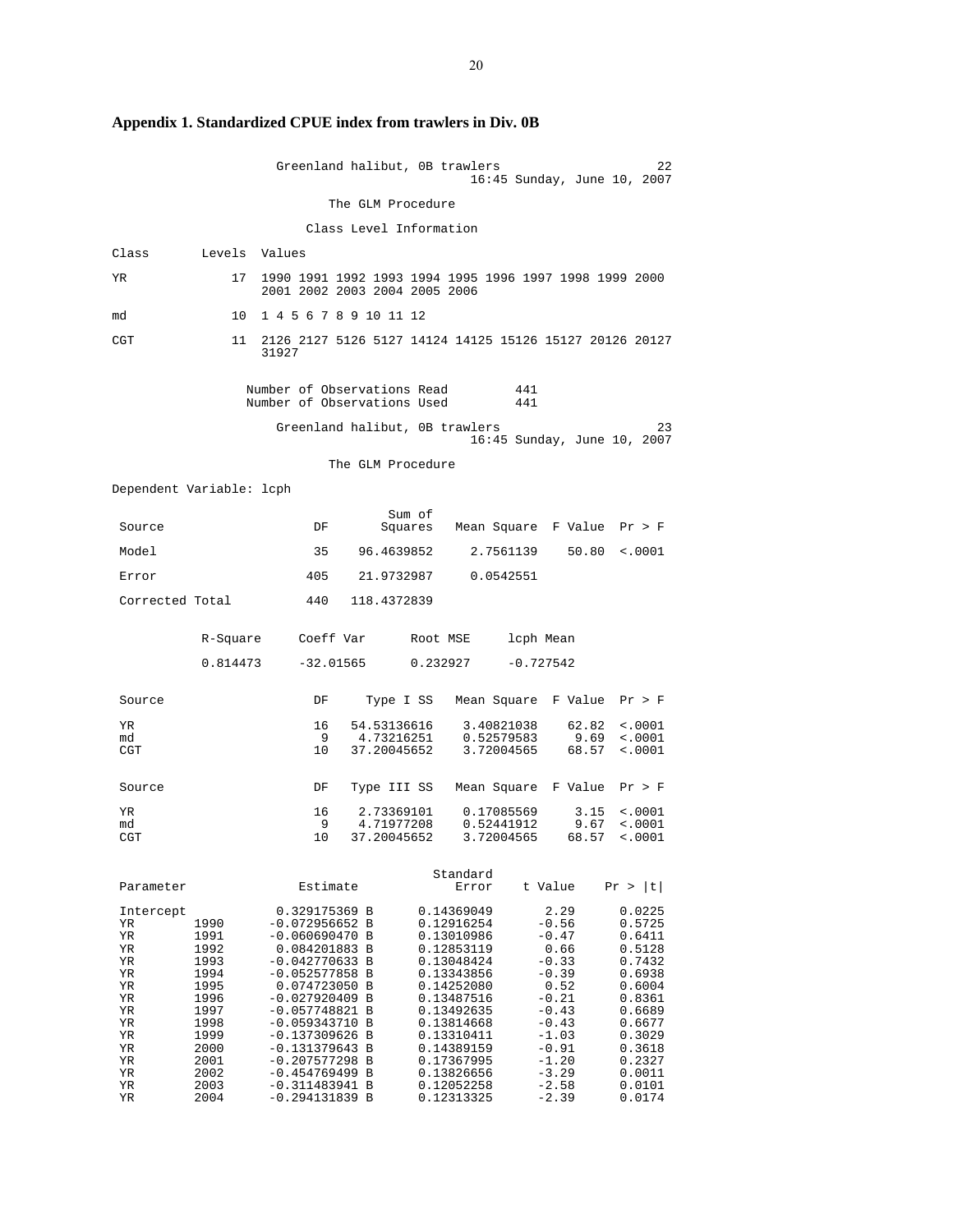#### The GLM Procedure

Dependent Variable: lcph

|            |       |                  |          | Standard   |          |             |
|------------|-------|------------------|----------|------------|----------|-------------|
| Parameter  |       | Estimate         |          | Error      | t Value  | Pr >  t     |
| YR.        | 2005  | $-0.036757094$ B |          | 0.14407646 | $-0.26$  | 0.7988      |
| YR         | 2006  | 0.000000000      | B        |            |          |             |
| md         | 1     | $-0.159578812 B$ |          | 0.13344170 | $-1.20$  | 0.2324      |
| md         | 4     | 0.047503278      | <b>B</b> | 0.10419959 | 0.46     | 0.6487      |
| md         | 5     | 0.279083937 B    |          | 0.08315456 | 3.36     | 0.0009      |
| md         | 6     | 0.017008474 B    |          | 0.08182463 | 0.21     | 0.8354      |
| md         | 7     | $-0.290672152 B$ |          | 0.06168013 | $-4.71$  | < .0001     |
| md         | 8     | $-0.190013205$ B |          | 0.05574596 | $-3.41$  | 0.0007      |
| md         | 9     | $-0.280411847 B$ |          | 0.05307071 | $-5.28$  | < .0001     |
| md         | 10    | $-0.319264497 B$ |          | 0.05017715 | $-6.36$  | < .0001     |
| md         | 11    | $-0.175104186$   | B        | 0.05098394 | $-3.43$  | 0.0007      |
| md         | 12    | 0.000000000      | B        |            |          |             |
| CGT        | 2126  | $-0.812362747 B$ |          | 0.12279554 | $-6.62$  | < .0001     |
| <b>CGT</b> | 2127  | $-0.372393405 B$ |          | 0.08362676 | $-4.45$  | < .0001     |
| <b>CGT</b> | 5126  | $-0.532209185$   | B        | 0.13650720 | $-3.90$  | 0.0001      |
| <b>CGT</b> | 5127  | $-0.339089702$   | <b>B</b> | 0.10601930 | $-3.20$  | 0.0015      |
| <b>CGT</b> | 14124 | $-0.906877469$ B |          | 0.11222116 | $-8.08$  | < .0001     |
| CGT        | 14125 | $-0.841162376$   | <b>B</b> | 0.16031203 | $-5.25$  | $\sim 0001$ |
| <b>CGT</b> | 15126 | $-0.140851901$   | B        | 0.11274333 | $-1.25$  | 0.2123      |
| <b>CGT</b> | 15127 | $-0.168845892$   | B        | 0.12672842 | $-1.33$  | 0.1835      |
| <b>CGT</b> | 20126 | $-1.220989652$   | <b>B</b> | 0.10416496 | $-11.72$ | < .0001     |
| <b>CGT</b> | 20127 | $-1.237611530$   | B        | 0.10960722 | $-11.29$ | < .0001     |
| <b>CGT</b> | 31927 | 0.000000000      | B        |            |          |             |

NOTE: The X'X matrix has been found to be singular, and a generalized inverse was used to solve the normal equations. Terms whose estimates are followed by the letter 'B' are not uniquely estimable.

Greenland halibut, 0B trawlers 25 16:45 Sunday, June 10, 2007

# The GLM Procedure Least Squares Means

| ΥR                                                                                                           | lcph LSMEAN                                                                                                                                                                                                                                                 | Standard<br>Error                                                                                                                                                                                              | Pr >  t                                                                                                                                                                       |
|--------------------------------------------------------------------------------------------------------------|-------------------------------------------------------------------------------------------------------------------------------------------------------------------------------------------------------------------------------------------------------------|----------------------------------------------------------------------------------------------------------------------------------------------------------------------------------------------------------------|-------------------------------------------------------------------------------------------------------------------------------------------------------------------------------|
| 1990<br>1991<br>1992<br>1993<br>1994<br>1995<br>1996<br>1997<br>1998<br>1999<br>2000<br>2001<br>2002<br>2003 | $-0.44841653$<br>$-0.43615035$<br>$-0.29125800$<br>$-0.41823052$<br>$-0.42803774$<br>$-0.30073683$<br>$-0.40338029$<br>$-0.43320870$<br>$-0.43480359$<br>$-0.51276951$<br>$-0.50683953$<br>$-0.58303718$<br>$-0.83022938$<br>$-0.68694382$<br>$-0.66959172$ | 0.04785083<br>0.04662463<br>0.04441689<br>0.04768924<br>0.05463529<br>0.07671848<br>0.06762322<br>0.07944148<br>0.09253556<br>0.09200898<br>0.11665819<br>0.14610501<br>0.10641098<br>0.08150791<br>0.08380107 | $\leq 0001$<br>$\leq 0001$<br>$\leq 0001$<br>< .0001<br>< .0001<br>0.0001<br>$\leq 0001$<br>< .0001<br>< .0001<br>$\leq 0001$<br>< .0001<br>< 0.001<br>$\leq 0001$<br>< .0001 |
| 2004<br>2005<br>2006                                                                                         | $-0.41221698$<br>$-0.37545988$                                                                                                                                                                                                                              | 0.11271220<br>0.11142400                                                                                                                                                                                       | < .0001<br>0.0003<br>0.0008                                                                                                                                                   |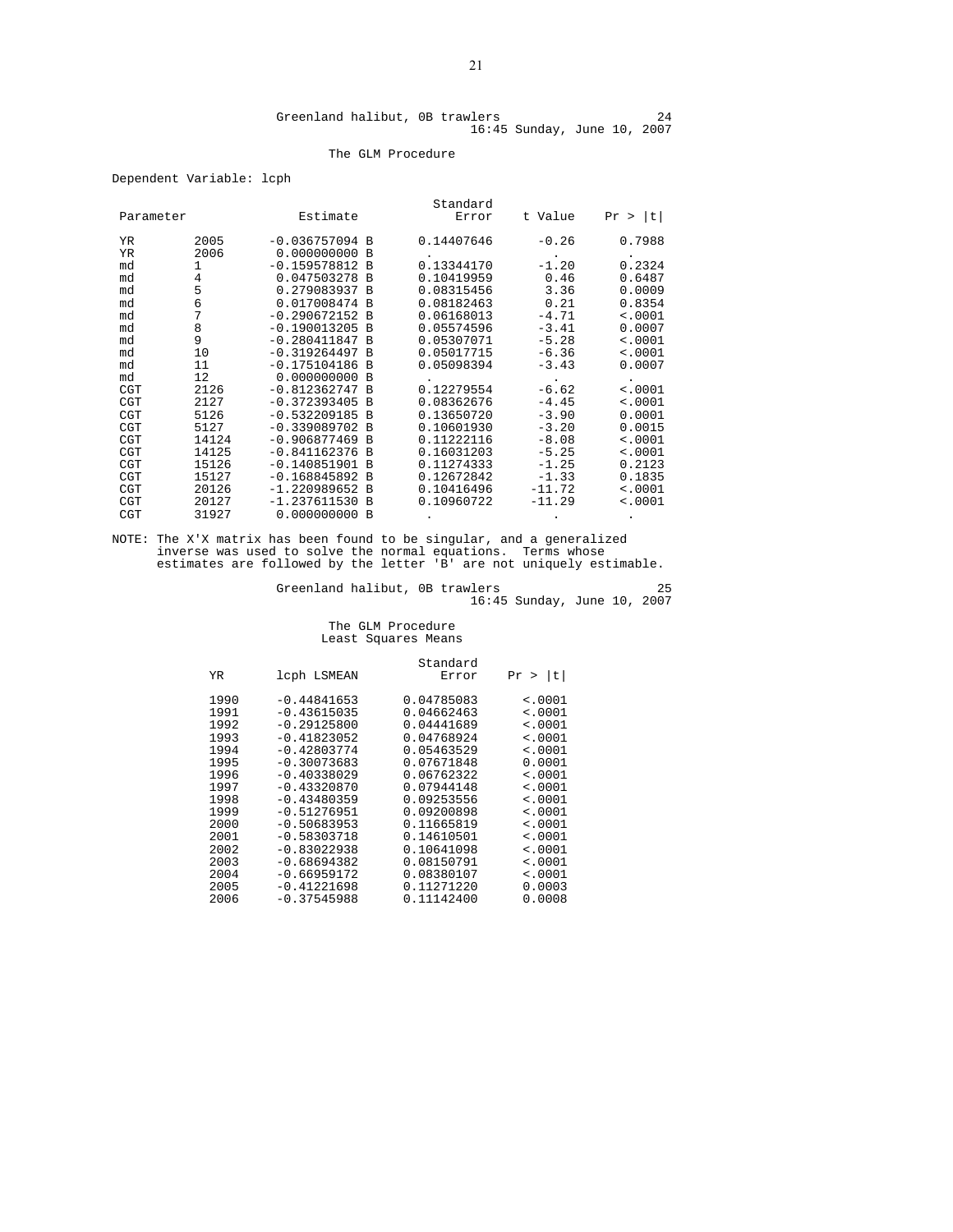|                                                                                                     |                                                                                                                      | Greenland halibut, 1CD trawlers<br>14<br>16:45 Sunday, June 10, 2007                                                                                                                                                                                                                                                                                                                                                                                                                                                                                                                                                                                                                                                                                                                                                                                       |
|-----------------------------------------------------------------------------------------------------|----------------------------------------------------------------------------------------------------------------------|------------------------------------------------------------------------------------------------------------------------------------------------------------------------------------------------------------------------------------------------------------------------------------------------------------------------------------------------------------------------------------------------------------------------------------------------------------------------------------------------------------------------------------------------------------------------------------------------------------------------------------------------------------------------------------------------------------------------------------------------------------------------------------------------------------------------------------------------------------|
|                                                                                                     |                                                                                                                      | The GLM Procedure                                                                                                                                                                                                                                                                                                                                                                                                                                                                                                                                                                                                                                                                                                                                                                                                                                          |
|                                                                                                     |                                                                                                                      | Class Level Information                                                                                                                                                                                                                                                                                                                                                                                                                                                                                                                                                                                                                                                                                                                                                                                                                                    |
| Class                                                                                               |                                                                                                                      | Levels Values                                                                                                                                                                                                                                                                                                                                                                                                                                                                                                                                                                                                                                                                                                                                                                                                                                              |
| ΥR                                                                                                  | 19                                                                                                                   | 1988 1989 1990 1991 1992 1993 1994 1995 1996 1997 1998<br>1999 2000 2001 2002 2003 2004 2005 2006                                                                                                                                                                                                                                                                                                                                                                                                                                                                                                                                                                                                                                                                                                                                                          |
| MD                                                                                                  | 11                                                                                                                   | 1 2 4 5 6 7 8 9 10 11 12                                                                                                                                                                                                                                                                                                                                                                                                                                                                                                                                                                                                                                                                                                                                                                                                                                   |
| CGT                                                                                                 | 9                                                                                                                    | 2 3 4 5 6 7 8 9 10                                                                                                                                                                                                                                                                                                                                                                                                                                                                                                                                                                                                                                                                                                                                                                                                                                         |
|                                                                                                     |                                                                                                                      | Number of Observations Read<br>204<br>Number of Observations Used<br>204                                                                                                                                                                                                                                                                                                                                                                                                                                                                                                                                                                                                                                                                                                                                                                                   |
|                                                                                                     |                                                                                                                      | Greenland halibut, 1CD trawlers<br>15<br>16:45 Sunday, June 10, 2007                                                                                                                                                                                                                                                                                                                                                                                                                                                                                                                                                                                                                                                                                                                                                                                       |
|                                                                                                     |                                                                                                                      | The GLM Procedure                                                                                                                                                                                                                                                                                                                                                                                                                                                                                                                                                                                                                                                                                                                                                                                                                                          |
| Dependent Variable: lcph                                                                            |                                                                                                                      |                                                                                                                                                                                                                                                                                                                                                                                                                                                                                                                                                                                                                                                                                                                                                                                                                                                            |
| Source                                                                                              |                                                                                                                      | Sum of<br>Mean Square F Value Pr > F<br>DF<br>Squares                                                                                                                                                                                                                                                                                                                                                                                                                                                                                                                                                                                                                                                                                                                                                                                                      |
| Model                                                                                               |                                                                                                                      | 26.73347320<br>0.74259648<br>9.64<br>36<br>$\sim 0001$                                                                                                                                                                                                                                                                                                                                                                                                                                                                                                                                                                                                                                                                                                                                                                                                     |
| Error                                                                                               |                                                                                                                      | 12.86638470<br>167<br>0.07704422                                                                                                                                                                                                                                                                                                                                                                                                                                                                                                                                                                                                                                                                                                                                                                                                                           |
| Corrected Total                                                                                     |                                                                                                                      | 203<br>39.59985789                                                                                                                                                                                                                                                                                                                                                                                                                                                                                                                                                                                                                                                                                                                                                                                                                                         |
|                                                                                                     | R-Square                                                                                                             | Coeff Var<br>lcph Mean<br>Root MSE                                                                                                                                                                                                                                                                                                                                                                                                                                                                                                                                                                                                                                                                                                                                                                                                                         |
|                                                                                                     | 0.675090                                                                                                             | 0.277568<br>$-0.580305$<br>$-47.83151$                                                                                                                                                                                                                                                                                                                                                                                                                                                                                                                                                                                                                                                                                                                                                                                                                     |
| Source                                                                                              |                                                                                                                      | Mean Square F Value<br>DF<br>Type I SS<br>Pr > F                                                                                                                                                                                                                                                                                                                                                                                                                                                                                                                                                                                                                                                                                                                                                                                                           |
| YR.<br>MD<br>CGT                                                                                    |                                                                                                                      | 18<br>11.67564023<br>0.64864668<br>8.42<br>< .0001<br>10<br>7.45818383<br>0.74581838<br>9.68<br>< .0001<br>7.59964913<br>12.33<br>8<br>0.94995614<br>< .0001                                                                                                                                                                                                                                                                                                                                                                                                                                                                                                                                                                                                                                                                                               |
| Source                                                                                              |                                                                                                                      | Mean Square F Value<br>DF<br>Type III SS<br>Pr > F                                                                                                                                                                                                                                                                                                                                                                                                                                                                                                                                                                                                                                                                                                                                                                                                         |
| YR.<br>MD<br>CGT                                                                                    |                                                                                                                      | 18<br>3.05284056<br>0.16960225<br>2.20<br>0.0049<br>6.29671674<br>0.62967167<br>8.17<br>10<br>< .0001<br>7.59964913<br>0.94995614<br>12.33<br>8<br>$\sim 0001$                                                                                                                                                                                                                                                                                                                                                                                                                                                                                                                                                                                                                                                                                             |
| Parameter                                                                                           |                                                                                                                      | Standard<br>t Value<br>Pr >  t <br>Estimate<br>Error                                                                                                                                                                                                                                                                                                                                                                                                                                                                                                                                                                                                                                                                                                                                                                                                       |
| Intercept<br>ΥR<br>ΥR<br>ΥR<br>YR<br>ΥR<br>YR<br>ΥR<br>YR<br>YR<br>ΥR<br>YR<br>YR<br>ΥR<br>YR<br>YR | 1988<br>1989<br>1990<br>1991<br>1992<br>1993<br>1994<br>1995<br>1996<br>1997<br>1998<br>1999<br>2000<br>2001<br>2002 | 0.09665489<br>1.13<br>0.109357578 B<br>0.2595<br>1.89<br>0.587666407 B<br>0.31029300<br>0.0600<br>0.640517436 B<br>0.30254917<br>2.12<br>0.0357<br>0.16<br>0.053819530 B<br>0.33376475<br>0.8721<br>0.65<br>0.195370229 B<br>0.30037349<br>0.5163<br>0.270060486 B<br>0.27148356<br>0.99<br>0.3213<br>0.37<br>0.118375031 B<br>0.32273682<br>0.7142<br>0.21<br>0.064365494 B<br>0.31060377<br>0.8361<br>$-0.26$<br>-0.064215338 B<br>0.24814197<br>0.7961<br>$-3.41$<br>$-0.367751316$ B<br>0.10787466<br>0.0008<br>$-3.41$<br>$-0.350849022 B$<br>0.10292040<br>0.0008<br>$-2.17$<br>$-0.217646900 B$<br>0.10009798<br>0.0311<br>$-0.290442363 B$<br>0.17931980<br>$-1.62$<br>0.1072<br>$-2.59$<br>0.09054359<br>$-0.234408580 B$<br>0.0105<br>$-1.44$<br>0.1518<br>$-0.133712786$ B<br>0.09286730<br>$-0.224524382 B$<br>0.09463094<br>$-2.37$<br>0.0188 |

**Appendix 2. Standardized CPUE index for trawlers in Div.1CD.** 

Greenland halibut, 1CD trawlers 16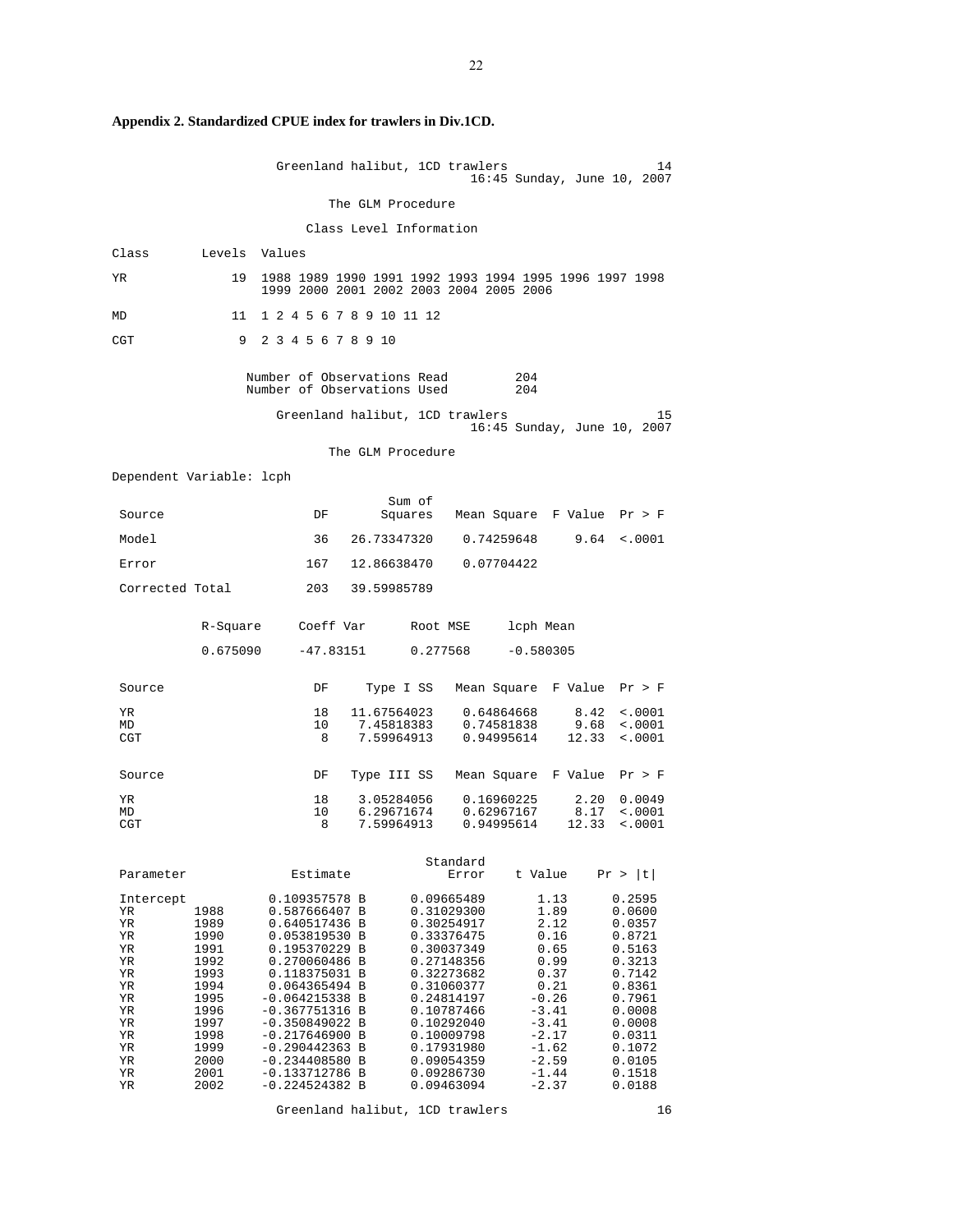#### The GLM Procedure

| Dependent Variable: lcph |  |  |  |
|--------------------------|--|--|--|
|--------------------------|--|--|--|

| Parameter  |                | Estimate         |          | Standard<br>Error | t Value | - It I<br>Pr > |
|------------|----------------|------------------|----------|-------------------|---------|----------------|
| YR         | 2003           | $-0.103268037 B$ |          | 0.09497405        | $-1.09$ | 0.2785         |
| YR.        | 2004           | $-0.112772810$   | B        | 0.09555038        | $-1.18$ | 0.2396         |
| <b>YR</b>  | 2005           | $-0.086143889 B$ |          | 0.09144386        | $-0.94$ | 0.3475         |
| YR         | 2006           | $0.000000000$ B  |          |                   |         |                |
| MD         | 1              | $-0.442514655 B$ |          | 0.21560344        | $-2.05$ | 0.0417         |
| MD         | 2              | $-1.448680577 B$ |          | 0.25049506        | $-5.78$ | < .0001        |
| MD         | 4              | $-0.527412308$   | <b>B</b> | 0.32268397        | $-1.63$ | 0.1040         |
| MD         | 5              | $-0.529698373 B$ |          | 0.18985596        | $-2.79$ | 0.0059         |
| MD         | 6              | $-0.757154276 B$ |          | 0.13832518        | $-5.47$ | < .0001        |
| MD         | 7              | $-0.608622184 B$ |          | 0.12081718        | $-5.04$ | < .0001        |
| MD         | 8              | $-0.332918167 B$ |          | 0.09545701        | $-3.49$ | 0.0006         |
| MD         | 9              | $-0.125258773 B$ |          | 0.08080304        | $-1.55$ | 0.1230         |
| MD         | 10             | $-0.162519914 B$ |          | 0.07659730        | $-2.12$ | 0.0353         |
| MD         | 11             | $-0.152636462 B$ |          | 0.07716159        | $-1.98$ | 0.0496         |
| MD         | 12             | $0.000000000$ B  |          |                   |         |                |
| <b>CGT</b> | $\overline{a}$ | $-0.498998696 B$ |          | 0.07306515        | $-6.83$ | < .0001        |
| <b>CGT</b> | 3              | $-0.524653618 B$ |          | 0.28826719        | $-1.82$ | 0.0705         |
| <b>CGT</b> | 4              | $-0.564385377 B$ |          | 0.07951372        | $-7.10$ | < .0001        |
| <b>CGT</b> | 5              | $-0.793621363 B$ |          | 0.31374619        | $-2.53$ | 0.0123         |
| <b>CGT</b> | 6              | $-0.520192173 B$ |          | 0.10346417        | $-5.03$ | < .0001        |
| <b>CGT</b> | 7              | $-0.125691104 B$ |          | 0.27070659        | $-0.46$ | 0.6430         |
| <b>CGT</b> | 8              | $-0.586812564 B$ |          | 0.07493872        | $-7.83$ | < .0001        |
| <b>CGT</b> | 9              | $-0.271159477 B$ |          | 0.08135975        | $-3.33$ | 0.0011         |
| <b>CGT</b> | 10             | 0.000000000B     |          |                   |         |                |

NOTE: The X'X matrix has been found to be singular, and a generalized inverse was used to solve the normal equations. Terms whose estimates are followed by the letter 'B' are not uniquely estimable.

Greenland halibut, 1CD trawlers 17 16:45 Sunday, June 10, 2007

# The GLM Procedure Least Squares Means

| YR                                                                                                                                           | lcph LSMEAN                                                                                                                                                                                                                                                                                                    | Standard<br>Error                                                                                                                                                                                                                                        | t <br>Pr >                                                                                                                                                                                          |
|----------------------------------------------------------------------------------------------------------------------------------------------|----------------------------------------------------------------------------------------------------------------------------------------------------------------------------------------------------------------------------------------------------------------------------------------------------------------|----------------------------------------------------------------------------------------------------------------------------------------------------------------------------------------------------------------------------------------------------------|-----------------------------------------------------------------------------------------------------------------------------------------------------------------------------------------------------|
| 1988<br>1989<br>1990<br>1991<br>1992<br>1993<br>1994<br>1995<br>1996<br>1997<br>1998<br>1999<br>2000<br>2001<br>2002<br>2003<br>2004<br>2005 | $-0.19719217$<br>$-0.14434114$<br>$-0.73103905$<br>$-0.58948835$<br>$-0.51479809$<br>$-0.66648355$<br>$-0.72049308$<br>$-0.84907391$<br>$-1.15260989$<br>$-1.13570760$<br>$-1.00250548$<br>$-1.07530094$<br>$-1.01926716$<br>$-0.91857136$<br>$-1.00938296$<br>$-0.88812661$<br>$-0.89763139$<br>$-0.87100247$ | 0.22346616<br>0.22146036<br>0.26929584<br>0.22366192<br>0.18452492<br>0.24109311<br>0.23715908<br>0.18306506<br>0.14134923<br>0.13493822<br>0.13442155<br>0.20052999<br>0.12590627<br>0.12823119<br>0.12884902<br>0.12957576<br>0.13060394<br>0.11737574 | 0.3788<br>0.5154<br>0.0073<br>0.0092<br>0.0059<br>0.0063<br>0.0028<br>< .0001<br>$\leq 0001$<br>< .0001<br>< .0001<br>< .0001<br>< .0001<br>< .0001<br>< .0001<br>< .0001<br>< .0001<br>$\leq 0001$ |
| 2006                                                                                                                                         | $-0.78485858$                                                                                                                                                                                                                                                                                                  | 0.12740852                                                                                                                                                                                                                                               | < .0001                                                                                                                                                                                             |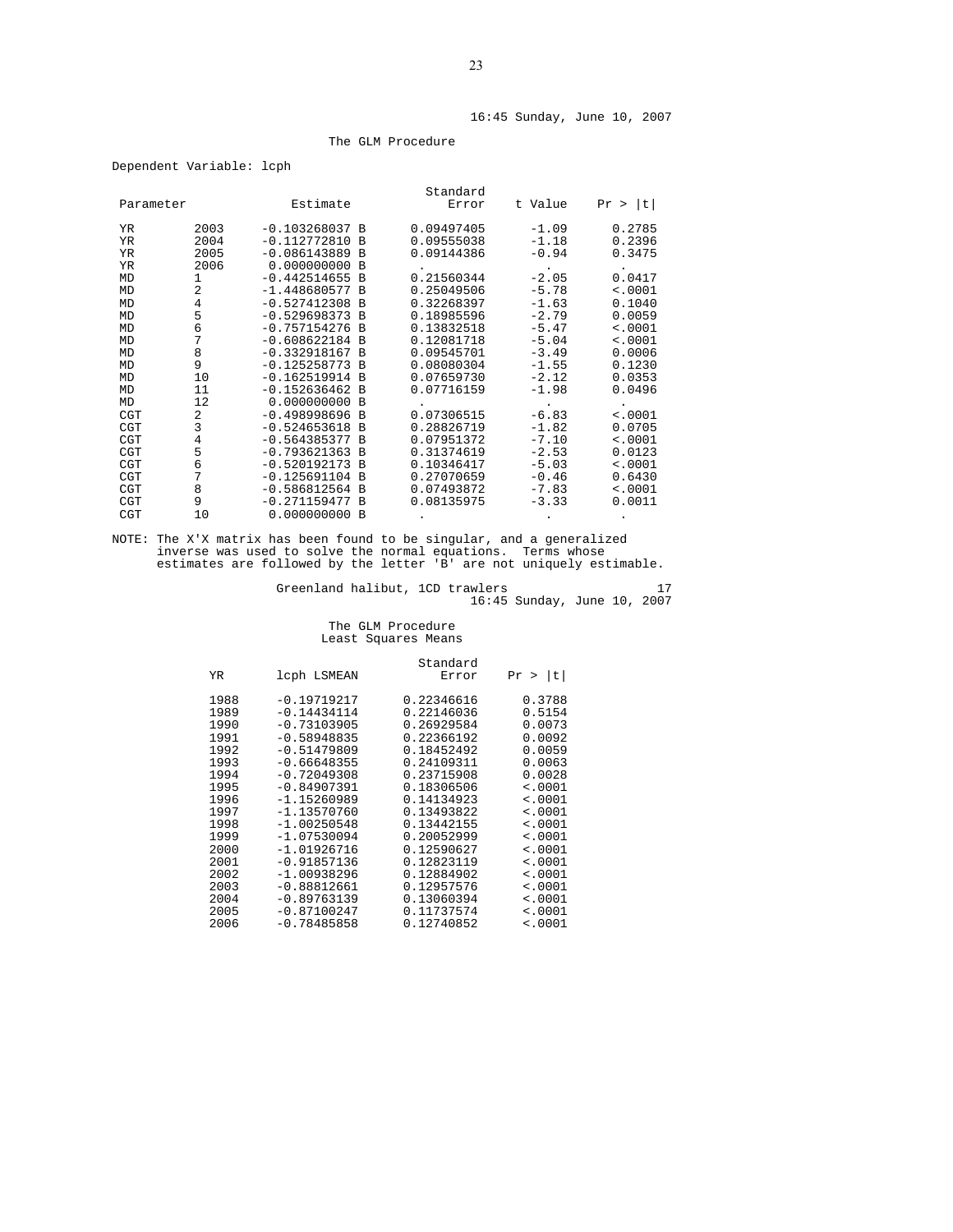# **Appendix 3. Combined Standardized CPUE index for trawlers in Div. 1CD and Div. 0B.**

Greenland halibut, 1CD+0B trawlers 18 16:45 Sunday, June 10, 2007

The GLM Procedure

# Class Level Information

| Class                    | Levels       | Values                                                                                                                      |
|--------------------------|--------------|-----------------------------------------------------------------------------------------------------------------------------|
| YR                       | 19           | 1988 1989 1990 1991 1992 1993 1994 1995 1996 1997 1998<br>1999 2000 2001 2002 2003 2004 2005 2006                           |
| MD                       | 11           | 1 2 4 5 6 7 8 9 10 11 12                                                                                                    |
| CGT                      | 20           | 2 3 4 5 6 7 8 9 10 2126 2127 5126 5127 14124 14125<br>15126 15127 20126 20127 31927                                         |
|                          |              | Number of Observations Read<br>645<br>Number of Observations Used<br>645                                                    |
|                          |              | Greenland halibut, 1CD+0B trawlers<br>19<br>16:45 Sunday, June 10, 2007                                                     |
|                          |              | The GLM Procedure                                                                                                           |
| Dependent Variable: lcph |              |                                                                                                                             |
| Source                   |              | Sum of<br>Mean Square F Value Pr > F<br>DF<br>Squares                                                                       |
| Model                    |              | 47<br>120.1258384<br>37.28<br>2.5558689<br>< .0001                                                                          |
| Error                    |              | 597<br>40.9350347<br>0.0685679                                                                                              |
| Corrected Total          |              | 644<br>161.0608731                                                                                                          |
|                          | R-Square     | Coeff Var<br>lcph Mean<br>Root MSE                                                                                          |
|                          | 0.745841     | $-38.45299$<br>0.261855<br>$-0.680974$                                                                                      |
| Source                   |              | DF<br>Mean Square F Value Pr > F<br>Type I SS                                                                               |
| ΥR                       |              | 18<br>49.16526005<br>2.73140334<br>39.84<br>< .0001                                                                         |
| MD<br>CGT                |              | 10 <sup>°</sup><br>12.94642548<br>1.29464255<br>18.88<br>$\sim 0001$<br>19<br>58.01415286<br>3.05337647<br>44.53<br>< .0001 |
|                          |              |                                                                                                                             |
| Source                   |              | Mean Square F Value<br>DF<br>Type III SS<br>Pr > F                                                                          |
| YR<br>MD                 |              | 18<br>3.51840951<br>0.19546719<br>2.85<br>$\sim 0001$<br>5.81123520<br>10<br>0.58112352<br>8.48<br>< .0001                  |
| CGT                      |              | 19<br>58.01415286<br>3.05337647<br>44.53<br>$\sim 0001$                                                                     |
| Parameter                |              | Standard<br>Estimate<br>t Value<br>Pr >  t <br>Error                                                                        |
| Intercept                |              | 0.402887015 B<br>0.10643803<br>3.79<br>0.0002                                                                               |
| ΥR<br>ΥR                 | 1988<br>1989 | $-0.053228237 B$<br>$-0.33$<br>0.16207826<br>0.7427<br>0.025074551 B<br>0.16185256<br>0.15<br>0.8769                        |
| ΥR                       | 1990         | $-0.257348679$ B<br>0.08923198<br>$-2.88$<br>0.0041                                                                         |
| ΥR<br>ΥR                 | 1991<br>1992 | $-0.229961027$ B<br>0.09024828<br>$-2.55$<br>0.0111<br>$-0.068357515 B$<br>0.08897830<br>$-0.77$<br>0.4426                  |
| ΥR                       | 1993         | $-0.226579686$ B<br>0.09137946<br>$-2.48$<br>0.0134                                                                         |
| ΥR                       | 1994         | $-2.26$<br>$-0.217487116 B$<br>0.09634773<br>0.0243                                                                         |
| ΥR<br>ΥR                 | 1995<br>1996 | $-0.149845695 B$<br>0.10162026<br>$-1.47$<br>0.1409<br>$-0.255796868$ B<br>0.08086401<br>$-3.16$<br>0.0016                  |
| ΥR                       | 1997         | $-3.91$<br>$-0.307894543 B$<br>0.07871008<br>0.0001                                                                         |
| ΥR                       | 1998         | $-0.203650595 B$<br>0.07866848<br>$-2.59$<br>0.0099                                                                         |
| ΥR<br>ΥR                 | 1999<br>2000 | $-0.236056796$ B<br>0.09674534<br>$-2.44$<br>0.0150<br>$-2.58$<br>$-0.192822301$ B<br>0.07471391<br>0.0101                  |
| ΥR                       | 2001         | $-0.157375152 B$<br>0.07901711<br>$-1.99$<br>0.0469                                                                         |
| ΥR                       | 2002         | $-3.94$<br>$-0.301925612 B$<br>0.07664039<br>< .0001                                                                        |

Greenland halibut, 1CD+0B trawlers 20